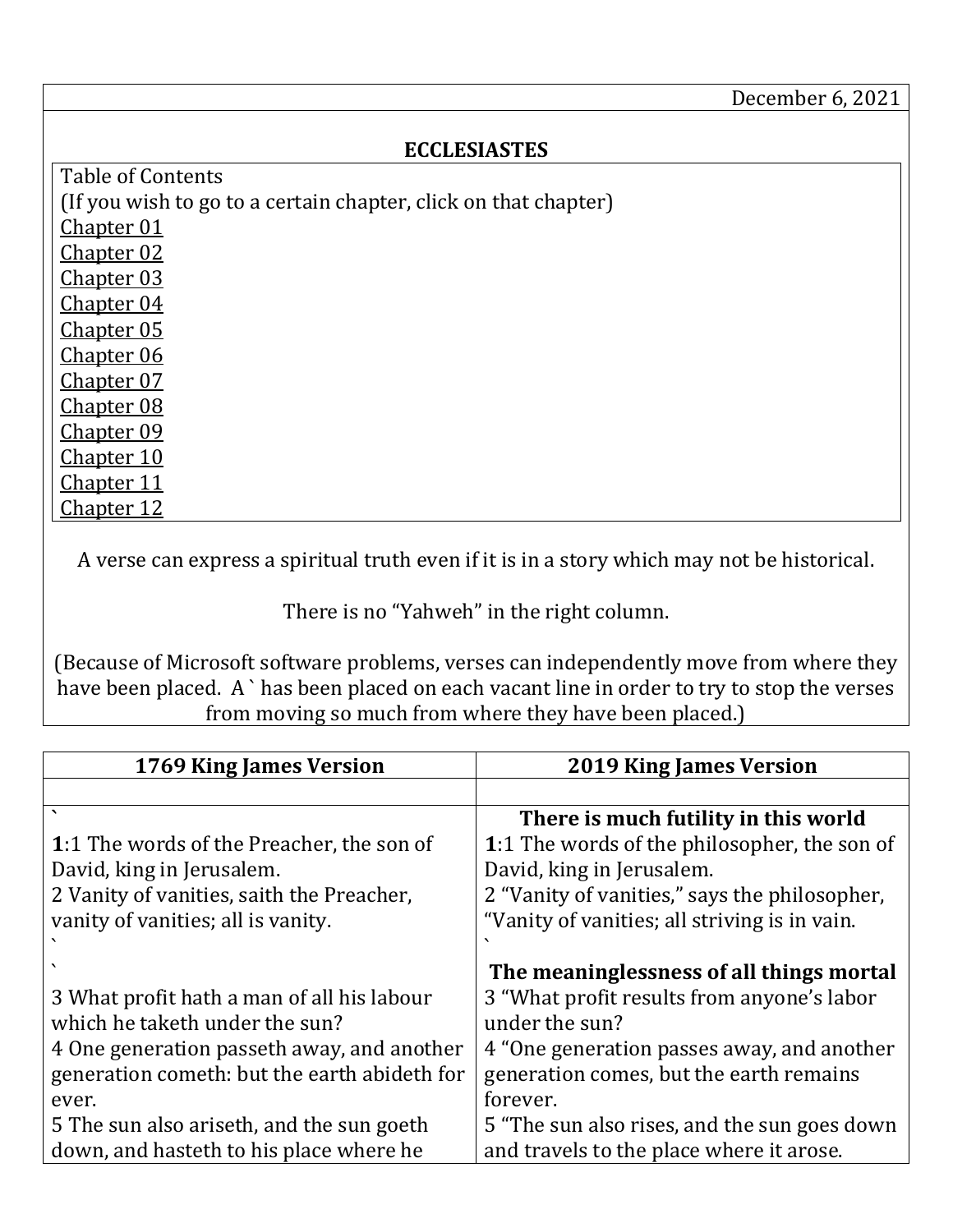| arose.                                          | 6 "The wind goes toward the south, and           |
|-------------------------------------------------|--------------------------------------------------|
| 6 The wind goeth toward the south, and          | turns about to the north; it whirls about        |
| turneth about unto the north; it whirleth       | continually, and the wind returns according      |
| about continually, and the wind returneth       | to its circulation.                              |
| again according to his circuits.                | 7 "All the rivers run into the sea, yet the sea  |
| 7 All the rivers run into the sea; yet the sea  | is not full, and the rivers return to the place  |
| is not full; unto the place from whence the     | from where they come.                            |
| rivers come, thither they return again.         | 8 "All things repeat over and over; there is     |
| 8 All things are full of labour; man cannot     | no end to this story; the eye is not satisfied   |
| utter it: the eye is not satisfied with seeing, | with seeing nor the ear satisfied with           |
| nor the ear filled with hearing.                | hearing.                                         |
| 9 The thing that hath been, it is that which    | 9 "The thing that has been is that which shall   |
| shall be; and that which is done is that which  | be, and that which is done is that which shall   |
| shall be done: and there is no new thing        | be done, and there is no new thing under the     |
| under the sun.                                  | sun.                                             |
| 10 Is there any thing where of it may be said,  | 10 "Is there anything of which it may be         |
| See, this is new? it hath been already of old   | said, 'See, this is new?' It has been already    |
| time, which was before us.                      | from former times which preceded us.             |
| 11 There is no remembrance of former            | 11 "There is no remembrance of former            |
| things; neither shall there be any              | things; neither shall there be any               |
| remembrance of things that are to come          | remembrance of things that are to come by        |
| with those that shall come after.               | those who come after."                           |
| 12 I the Preacher was king over Israel in       | 12 I the philosopher was king over Israel in     |
| Jerusalem.                                      | Jerusalem.                                       |
| 13 And I gave my heart to seek and search       | 13 And I gave my heart to seek and search        |
| out by wisdom concerning all things that are    | out by wisdom concerning all things that are     |
| done under heaven: this sore travail hath       | done under the heavens. God has given            |
| God given to the sons of man to be exercised    | many this difficult work.                        |
| therewith.                                      | 14 I have seen all the works that are done       |
| 14 I have seen all the works that are done      | under the sun; and, behold, all effort is futile |
| under the sun; and, behold, all is vanity and   | and stress upon the spirit.                      |
| vexation of spirit.                             | 15 That which is crooked cannot be made          |
|                                                 | straight, and that which is not there cannot     |
| 15 That which is crooked cannot be made         | be counted.                                      |
| straight: and that which is wanting cannot      | 16 I communed with my own heart, saying,         |
| be numbered.                                    | "Behold, I have come to high position and        |
| 16 I communed with mine own heart,              | have gotten more wisdom than all those           |
| saying, Lo, I am come to great estate, and      | who have been before me in Jerusalem."           |
| have gotten more wisdom than all they that      | Yes, my heart had great experience of            |
| have been before me in Jerusalem: yea, my       | wisdom and knowledge.                            |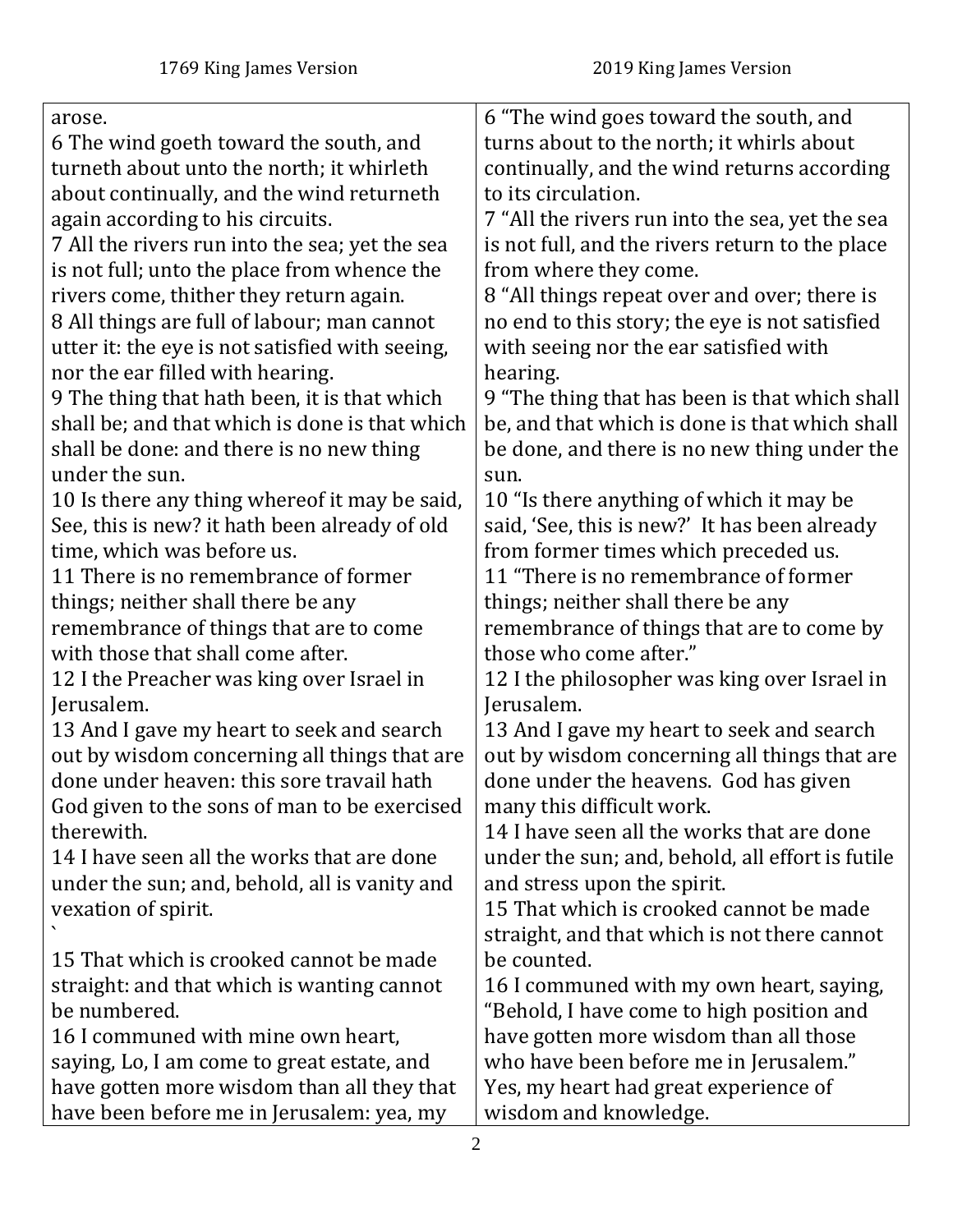<span id="page-2-0"></span>

| heart had great experience of wisdom and<br>knowledge.<br>17 And I gave my heart to know wisdom,<br>and to know madness and folly: I perceived<br>that this also is vexation of spirit.<br>18 For in much wisdom is much grief: and<br>he that increaseth knowledge increaseth<br>sorrow.                                                                                                                                                                                                                                                                                                                                                                                                    | 17 And I gave my heart to know wisdom,<br>and to understand madness and folly; I<br>perceived that this also is worthless striving.<br>18 For with much worldly wisdom comes<br>much grief, and the person who increases<br>knowledge increases sorrow.                                                                                                                                                                                                                                                                                                                                                                                                            |
|----------------------------------------------------------------------------------------------------------------------------------------------------------------------------------------------------------------------------------------------------------------------------------------------------------------------------------------------------------------------------------------------------------------------------------------------------------------------------------------------------------------------------------------------------------------------------------------------------------------------------------------------------------------------------------------------|--------------------------------------------------------------------------------------------------------------------------------------------------------------------------------------------------------------------------------------------------------------------------------------------------------------------------------------------------------------------------------------------------------------------------------------------------------------------------------------------------------------------------------------------------------------------------------------------------------------------------------------------------------------------|
|                                                                                                                                                                                                                                                                                                                                                                                                                                                                                                                                                                                                                                                                                              |                                                                                                                                                                                                                                                                                                                                                                                                                                                                                                                                                                                                                                                                    |
| 2:1 I said in mine heart, Go to now, I will<br>prove thee with mirth, therefore enjoy<br>pleasure: and, behold, this also is vanity.<br>2 I said of laughter, It is mad: and of mirth,<br>What doeth it?<br>3 I sought in mine heart to give myself unto<br>wine, yet acquainting mine heart with<br>wisdom; and to lay hold on folly, till I might<br>see what was that good for the sons of men,<br>which they should do under the heaven all<br>the days of their life.                                                                                                                                                                                                                   | 2:1 I said in my heart, "All right, I will try<br>jolly company; therefore, enjoy pleasure."<br>And, behold, this also is vanity.<br>2 I said of laughter, "It is crazy," and of<br>pleasure, "What good is it?"<br>3 I decided to give myself to wine, yet<br>acquainting my heart with wisdom, and to<br>understand foolishness as well till I might<br>see what was good for people, what they<br>should do under the heavens all the days of<br>their life.                                                                                                                                                                                                    |
| 4 I made me great works; I builded me<br>houses; I planted me vineyards:<br>5 I made me gardens and orchards, and I<br>planted trees in them of all kind of fruits:<br>6 I made me pools of water, to water<br>therewith the wood that bringeth forth<br>trees:<br>7 I got me servants and maidens, and had<br>servants born in my house; also I had great<br>possessions of great and small cattle above<br>all that were in Jerusalem before me:<br>8 I gathered me also silver and gold, and the<br>peculiar treasure of kings and of the<br>provinces: I gat me men singers and women<br>singers, and the delights of the sons of men,<br>as musical instruments, and that of all sorts. | The meaninglessness of many pursuits<br>4 I made great works; I built houses; I<br>planted vineyards.<br>5 I made for myself gardens and orchards,<br>and I planted trees in them of all kind of<br>fruits.<br>6 I made ponds to water the woods that<br>contain trees.<br>7 I acquired male and female servants and<br>had servants born in my house; also I had<br>great herds of cattle and sheep, more than<br>all who were in Jerusalem before me.<br>8 I also gathered silver, gold, and the special<br>treasure of kings and of provinces; I<br>acquired male and female singers and the<br>delights of people such as musical<br>instruments of all sorts. |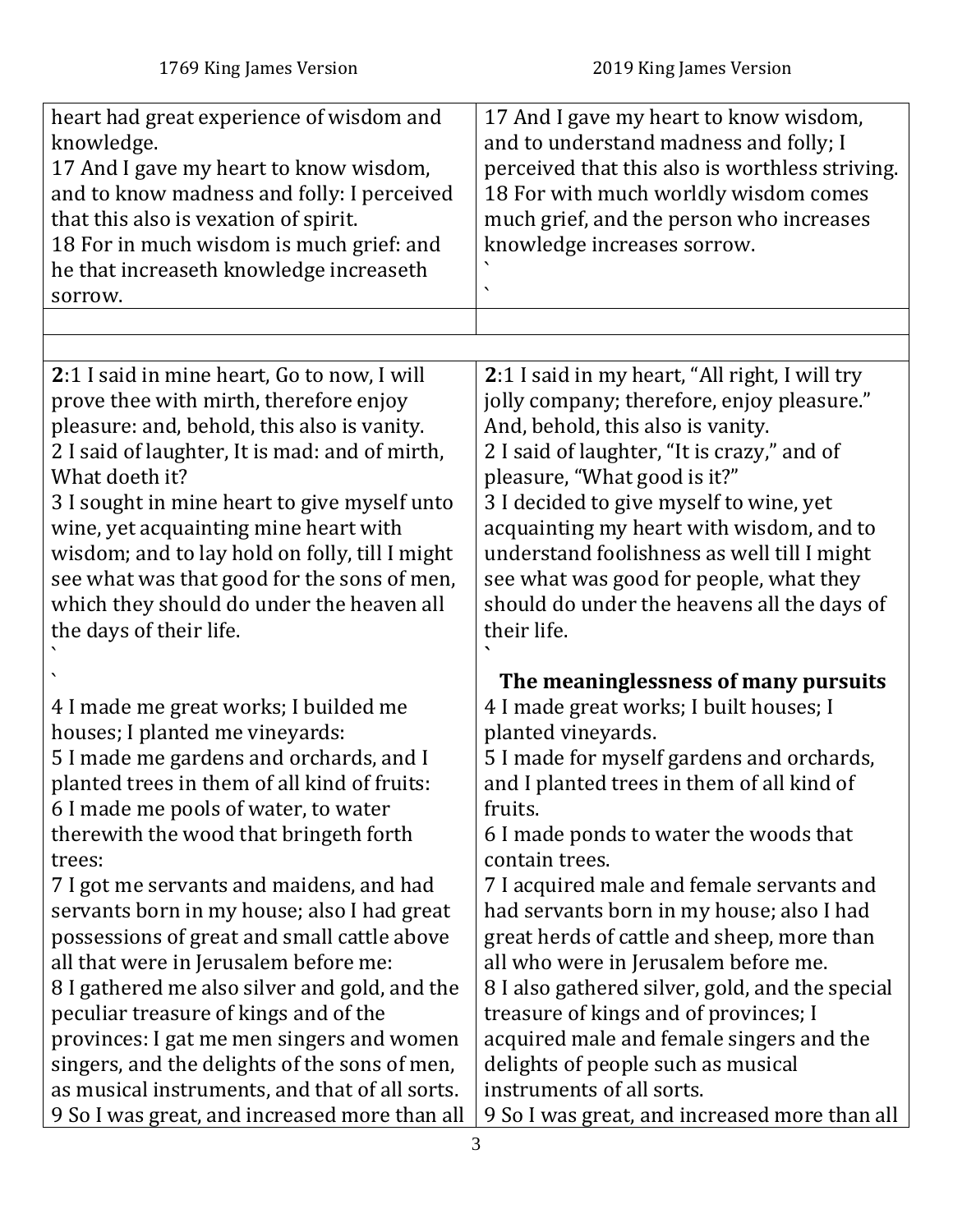| that were before me in Jerusalem: also my     | who were before me in Jerusalem; also my       |
|-----------------------------------------------|------------------------------------------------|
| wisdom remained with me.                      | wisdom remained with me.                       |
| 10 And whatsoever mine eyes desired I kept    | 10 And whatever my eyes desired, I did not     |
| not from them, I withheld not my heart from   | keep from them; I did not withhold my heart    |
| any joy; for my heart rejoiced in all my      | from any joy, for my heart rejoiced in all my  |
| labour: and this was my portion of all my     | labor, and this was my reward for all my       |
| labour.                                       | labor.                                         |
| 11 Then I looked on all the works that my     | 11 Then I looked on all the works that my      |
| hands had wrought, and on the labour that I   | hands had been involved in and on the labor    |
| had laboured to do: and, behold, all was      | that I had labored to do. And, behold, all     |
| vanity and vexation of spirit, and there was  | was worthless and futile effort, and there     |
| no profit under the sun.                      | was no profit under the sun.                   |
| 12 And I turned myself to behold wisdom,      | 12 Then I began to reflect on wisdom and       |
| and madness, and folly: for what can the      | crazyness and folly; for what can the next     |
| man do that cometh after the king? even that  | king do? Only what has already been done.      |
| which hath been already done.                 | 13 Then I saw that wisdom exceeds folly as     |
| 13 Then I saw that wisdom excelleth folly, as | greatly as light exceeds darkness.             |
| far as light excelleth darkness.              | 14 The wise person's eyes are in his head,     |
| 14 The wise man's eyes are in his head; but   | but the fool walks in darkness, and I also     |
| the fool walketh in darkness; and I myself    | perceived that the same events happen to       |
| perceived also that one event happeneth to    | them all.                                      |
| them all.                                     | 15 Then I said in my heart, "As it happens to  |
| 15 Then said I in my heart, As it happeneth   | the fool, so it happens even to me. And am I   |
| to the fool, so it happeneth even to me; and  | truly wiser?" Then I said in my heart, "This   |
| why was I then more wise? Then I said in my   | also is futility."                             |
| heart, that this also is vanity.              | 16 For the wise are not remembered any         |
| 16 For there is no remembrance of the wise    | more than the fool, seeing that that which is  |
| more than of the fool for ever; seeing that   | now shall all be forgotten in the days to      |
| which now is in the days to come shall all be | come. And how does the wise person die?        |
| forgotten. And how dieth the wise man? as     | Just as the fool.                              |
| the fool.                                     | 17 Therefore I hated life because the work     |
| 17 Therefore I hated life; because the work   | that is done under the sun has become          |
| that is wrought under the sun is grievous     | tiresome to me, for all is futility and stress |
| unto me: for all is vanity and vexation of    | upon the spirit.                               |
| spirit.                                       | 18 Yes, I hated all that I had accomplished    |
| 18 Yea, I hated all my labour which I had     | under the sun because I would leave it to the  |
| taken under the sun: because I should leave   | ruler who would come after me.                 |
| it unto the man that shall be after me.       | 19 And who knows whether this person will      |
| 19 And who knoweth whether he shall be a      | be a wise person or a fool? Yet this person    |
| wise man or a fool? yet shall he have rule    | will possess all the results of my labor which |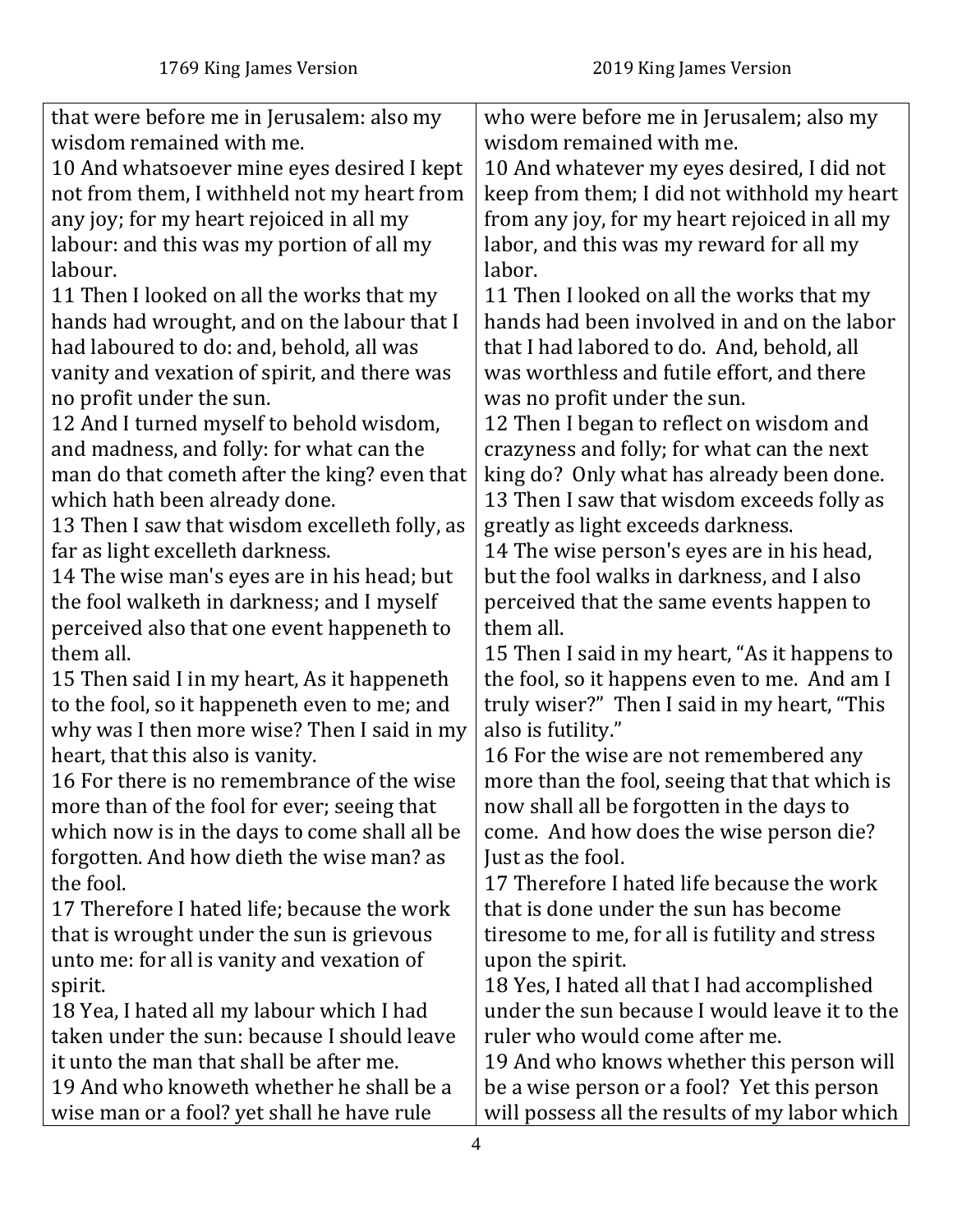| over all my labour wherein I have laboured,<br>and wherein I have shewed myself wise<br>under the sun. This is also vanity.<br>20 Therefore I went about to cause my heart<br>to despair of all the labour which I took<br>under the sun.<br>21 For there is a man whose labour is in<br>wisdom, and in knowledge, and in equity;<br>yet to a man that hath not laboured therein<br>shall he leave it for his portion. This also is<br>vanity and a great evil.<br>22 For what hath man of all his labour, and<br>of the vexation of his heart, wherein he hath<br>laboured under the sun?<br>23 For all his days are sorrows, and his<br>travail grief; yea, his heart taketh not rest in<br>the night. This is also vanity.<br>24 There is nothing better for a man, than<br>that he should eat and drink, and that he<br>should make his soul enjoy good in his<br>labour. This also I saw, that it was from the<br>hand of God.<br>25 For who can eat, or who else can hasten<br>hereunto, more than I? | I undertook, and in which I have shown<br>myself wise under the sun. This is also<br>futility.<br>20 Therefore I despaired regarding all the<br>labor which I did under the sun.<br>21 For there is a person whose labor is in<br>wisdom, in knowledge, and in skill; yet<br>someone who has not labored in them will<br>inherit the fruits of his labor. This also is<br>unfair and a great evil.<br>22 For what reward do people receive from<br>all their labor and from the vexation of their<br>hearts while they have labored under the<br>sun?<br>23 For all their days are sorrows, and their<br>travail grief; yes, their hearts take no rest in<br>the night. This is also vanity.<br>24 There is nothing better for people than to<br>eat and drink and to make their souls<br>(spirit) enjoy good while they labored. This<br>also I saw was from the hand of God.<br>25 For who enjoys eating or living more<br>than I?<br>26 For Yahweh gives to a person who is |
|-------------------------------------------------------------------------------------------------------------------------------------------------------------------------------------------------------------------------------------------------------------------------------------------------------------------------------------------------------------------------------------------------------------------------------------------------------------------------------------------------------------------------------------------------------------------------------------------------------------------------------------------------------------------------------------------------------------------------------------------------------------------------------------------------------------------------------------------------------------------------------------------------------------------------------------------------------------------------------------------------------------|--------------------------------------------------------------------------------------------------------------------------------------------------------------------------------------------------------------------------------------------------------------------------------------------------------------------------------------------------------------------------------------------------------------------------------------------------------------------------------------------------------------------------------------------------------------------------------------------------------------------------------------------------------------------------------------------------------------------------------------------------------------------------------------------------------------------------------------------------------------------------------------------------------------------------------------------------------------------------------|
|                                                                                                                                                                                                                                                                                                                                                                                                                                                                                                                                                                                                                                                                                                                                                                                                                                                                                                                                                                                                             |                                                                                                                                                                                                                                                                                                                                                                                                                                                                                                                                                                                                                                                                                                                                                                                                                                                                                                                                                                                |
|                                                                                                                                                                                                                                                                                                                                                                                                                                                                                                                                                                                                                                                                                                                                                                                                                                                                                                                                                                                                             |                                                                                                                                                                                                                                                                                                                                                                                                                                                                                                                                                                                                                                                                                                                                                                                                                                                                                                                                                                                |
|                                                                                                                                                                                                                                                                                                                                                                                                                                                                                                                                                                                                                                                                                                                                                                                                                                                                                                                                                                                                             |                                                                                                                                                                                                                                                                                                                                                                                                                                                                                                                                                                                                                                                                                                                                                                                                                                                                                                                                                                                |
|                                                                                                                                                                                                                                                                                                                                                                                                                                                                                                                                                                                                                                                                                                                                                                                                                                                                                                                                                                                                             |                                                                                                                                                                                                                                                                                                                                                                                                                                                                                                                                                                                                                                                                                                                                                                                                                                                                                                                                                                                |
|                                                                                                                                                                                                                                                                                                                                                                                                                                                                                                                                                                                                                                                                                                                                                                                                                                                                                                                                                                                                             |                                                                                                                                                                                                                                                                                                                                                                                                                                                                                                                                                                                                                                                                                                                                                                                                                                                                                                                                                                                |
| 26 For God giveth to a man that is good in                                                                                                                                                                                                                                                                                                                                                                                                                                                                                                                                                                                                                                                                                                                                                                                                                                                                                                                                                                  | good in His sight wisdom, knowledge and                                                                                                                                                                                                                                                                                                                                                                                                                                                                                                                                                                                                                                                                                                                                                                                                                                                                                                                                        |
| his sight wisdom, and knowledge, and joy:                                                                                                                                                                                                                                                                                                                                                                                                                                                                                                                                                                                                                                                                                                                                                                                                                                                                                                                                                                   | joy, but to the sinner He gives hard work, to                                                                                                                                                                                                                                                                                                                                                                                                                                                                                                                                                                                                                                                                                                                                                                                                                                                                                                                                  |
| but to the sinner he giveth travail, to gather                                                                                                                                                                                                                                                                                                                                                                                                                                                                                                                                                                                                                                                                                                                                                                                                                                                                                                                                                              | gather and to heap up wealth that Yahweh                                                                                                                                                                                                                                                                                                                                                                                                                                                                                                                                                                                                                                                                                                                                                                                                                                                                                                                                       |
| and to heap up, that he may give to him that                                                                                                                                                                                                                                                                                                                                                                                                                                                                                                                                                                                                                                                                                                                                                                                                                                                                                                                                                                | may give to the person who pleases Him.                                                                                                                                                                                                                                                                                                                                                                                                                                                                                                                                                                                                                                                                                                                                                                                                                                                                                                                                        |
| is good before God. This also is vanity and                                                                                                                                                                                                                                                                                                                                                                                                                                                                                                                                                                                                                                                                                                                                                                                                                                                                                                                                                                 | This also is vanity and vexation of spirit.                                                                                                                                                                                                                                                                                                                                                                                                                                                                                                                                                                                                                                                                                                                                                                                                                                                                                                                                    |
| vexation of spirit.                                                                                                                                                                                                                                                                                                                                                                                                                                                                                                                                                                                                                                                                                                                                                                                                                                                                                                                                                                                         |                                                                                                                                                                                                                                                                                                                                                                                                                                                                                                                                                                                                                                                                                                                                                                                                                                                                                                                                                                                |
|                                                                                                                                                                                                                                                                                                                                                                                                                                                                                                                                                                                                                                                                                                                                                                                                                                                                                                                                                                                                             |                                                                                                                                                                                                                                                                                                                                                                                                                                                                                                                                                                                                                                                                                                                                                                                                                                                                                                                                                                                |
|                                                                                                                                                                                                                                                                                                                                                                                                                                                                                                                                                                                                                                                                                                                                                                                                                                                                                                                                                                                                             | There is a time for everything<br>3:1 To everything there is a season, and a                                                                                                                                                                                                                                                                                                                                                                                                                                                                                                                                                                                                                                                                                                                                                                                                                                                                                                   |
| <b>3</b> :1 To every thing there is a season, and a<br>time to every purpose under the heaven:                                                                                                                                                                                                                                                                                                                                                                                                                                                                                                                                                                                                                                                                                                                                                                                                                                                                                                              | time to every purpose under the heavens:                                                                                                                                                                                                                                                                                                                                                                                                                                                                                                                                                                                                                                                                                                                                                                                                                                                                                                                                       |
| 2 A time to be born, and a time to die; a time                                                                                                                                                                                                                                                                                                                                                                                                                                                                                                                                                                                                                                                                                                                                                                                                                                                                                                                                                              | 2 a time to be born and a time to pass on; a                                                                                                                                                                                                                                                                                                                                                                                                                                                                                                                                                                                                                                                                                                                                                                                                                                                                                                                                   |
|                                                                                                                                                                                                                                                                                                                                                                                                                                                                                                                                                                                                                                                                                                                                                                                                                                                                                                                                                                                                             |                                                                                                                                                                                                                                                                                                                                                                                                                                                                                                                                                                                                                                                                                                                                                                                                                                                                                                                                                                                |

<span id="page-4-0"></span>to plant, and a time to pluck up that which is planted; 3 A time to kill, and a time to heal; a time to break down, and a time to build up; time to plant and a time to pluck up that which is planted; 3 a time to kill and a time to heal; a time to break down and a time to build up; 4 a time to weep and a time to laugh; a time

4 A time to weep, and a time to laugh; a time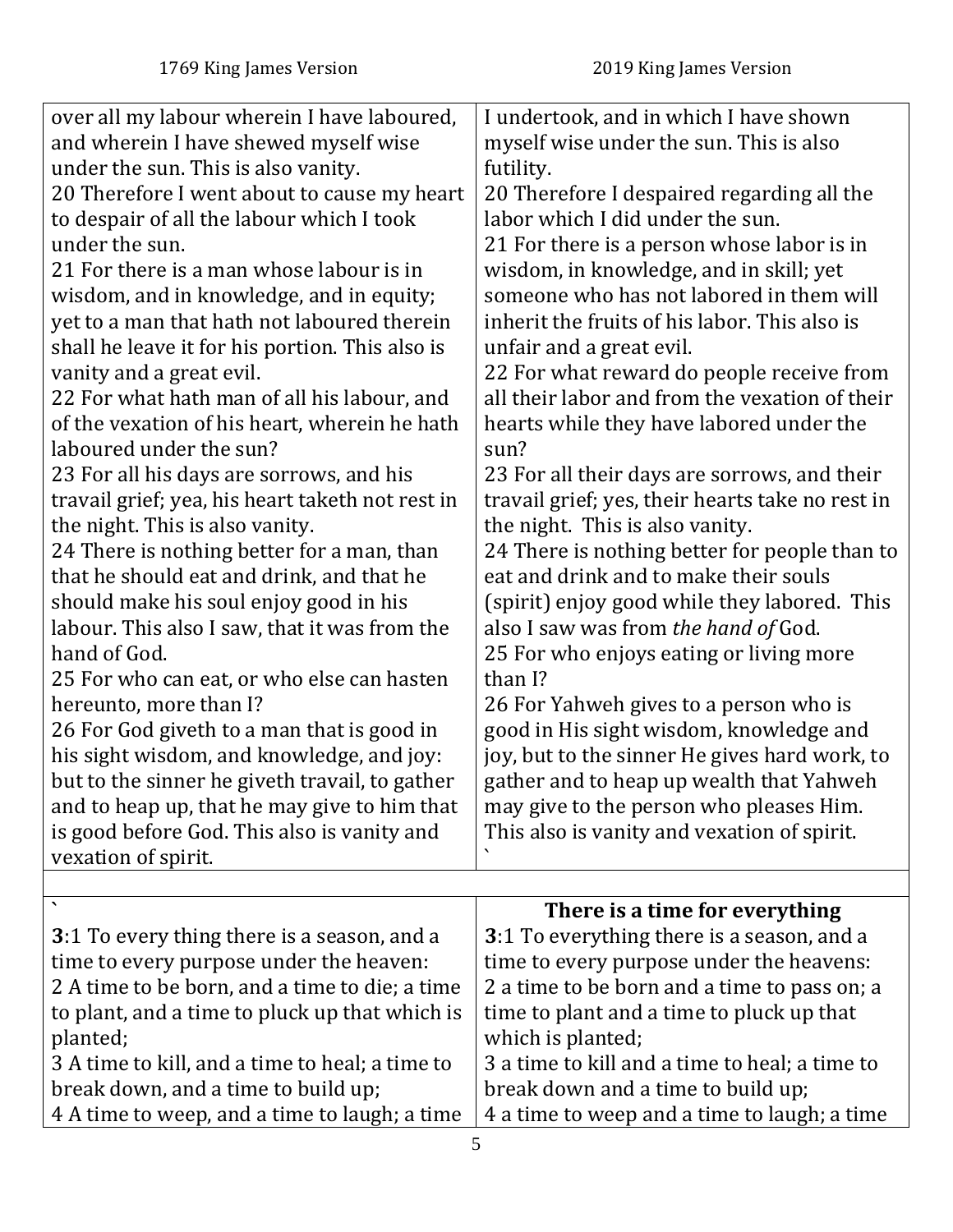| to mourn, and a time to dance;                  | to mourn and a time to dance;                             |
|-------------------------------------------------|-----------------------------------------------------------|
| 5 A time to cast away stones, and a time to     | 5 a time to cast away and a time to gather                |
| gather stones together; a time to embrace,      | together; a time to embrace and a time to                 |
| and a time to refrain from embracing;           | refrain from embracing;                                   |
| 6 A time to get, and a time to lose; a time to  | 6 a time to get and a time to lose; a time to             |
| keep, and a time to cast away;                  | keep and a time to cast away;                             |
| 7 A time to rend, and a time to sew; a time to  | 7 a time to rend (tear) and a time to sew; a              |
| keep silence, and a time to speak;              | time to keep silence and a time to speak;                 |
| 8 A time to love, and a time to hate; a time of | 8 a time to love and a time of peace, but not             |
| war, and a time of peace.                       | a time to hate nor a time to make war.                    |
| 9 What profit hath he that worketh in that      | 9 What profit do workers get from their                   |
| wherein he laboureth?                           | labors?                                                   |
| 10 I have seen the travail, which God hath      | 10 I have seen the responsibilities which                 |
| given to the sons of men to be exercised in it. | God has given humanity to be occupied with.               |
| 11 He hath made every thing beautiful in his    | 11 He has made everything beautiful in its                |
| time: also he hath set the world in their       | time. Also, He has set a sense of time in their           |
| heart, so that no man can find out the work     | hearts, but no one can fully understand                   |
| that God maketh from the beginning to the       | God's work from the beginning to the end.                 |
| end.                                            | 12 I know that there is nothing better for                |
| 12 I know that there is no good in them, but    | people than to rejoice and to do good in                  |
| for a man to rejoice, and to do good in his     | their lives.                                              |
| life.                                           | 13 And also that all people should eat and                |
| 13 And also that every man should eat and       | drink and enjoy the good of all their labor.              |
| drink, and enjoy the good of all his labour, it | This is the gift of God.                                  |
| is the gift of God.                             | 14 I know that whatever God does, it is                   |
| 14 I know that, whatsoever God doeth, it        | forever; nothing can be added to it, nor                  |
| shall be for ever: nothing can be put to it,    | anything taken away from it, <sup>1</sup> and Yahweh      |
| nor any thing taken from it: and God doeth      | does it so that people will fear before Him. <sup>2</sup> |
| it, that men should fear before him.            | 15 That which has been is now, and that                   |
| 15 That which hath been is now; and that        | which is to be has already been, and God                  |
| which is to be hath already been; and God       | requires that which is past.                              |
| requireth that which is past.                   |                                                           |
|                                                 | ↖                                                         |
| 16 And moreover I saw under the sun the         | The evil and good in this world                           |
| place of judgment, that wickedness was          | 16 Moreover, I saw under the sun that                     |
| there; and the place of righteousness, that     | where justice should have been, there was                 |
| iniquity was there.                             | wickedness, and where righteousness                       |
| 17 I said in mine heart, God shall judge the    | should have been, there was wickedness.                   |
| righteous and the wicked: for there is a time   | 17 I said in my heart, "God will judge the                |
| there for every purpose and for every work.     | righteous and the wicked, for there is a time             |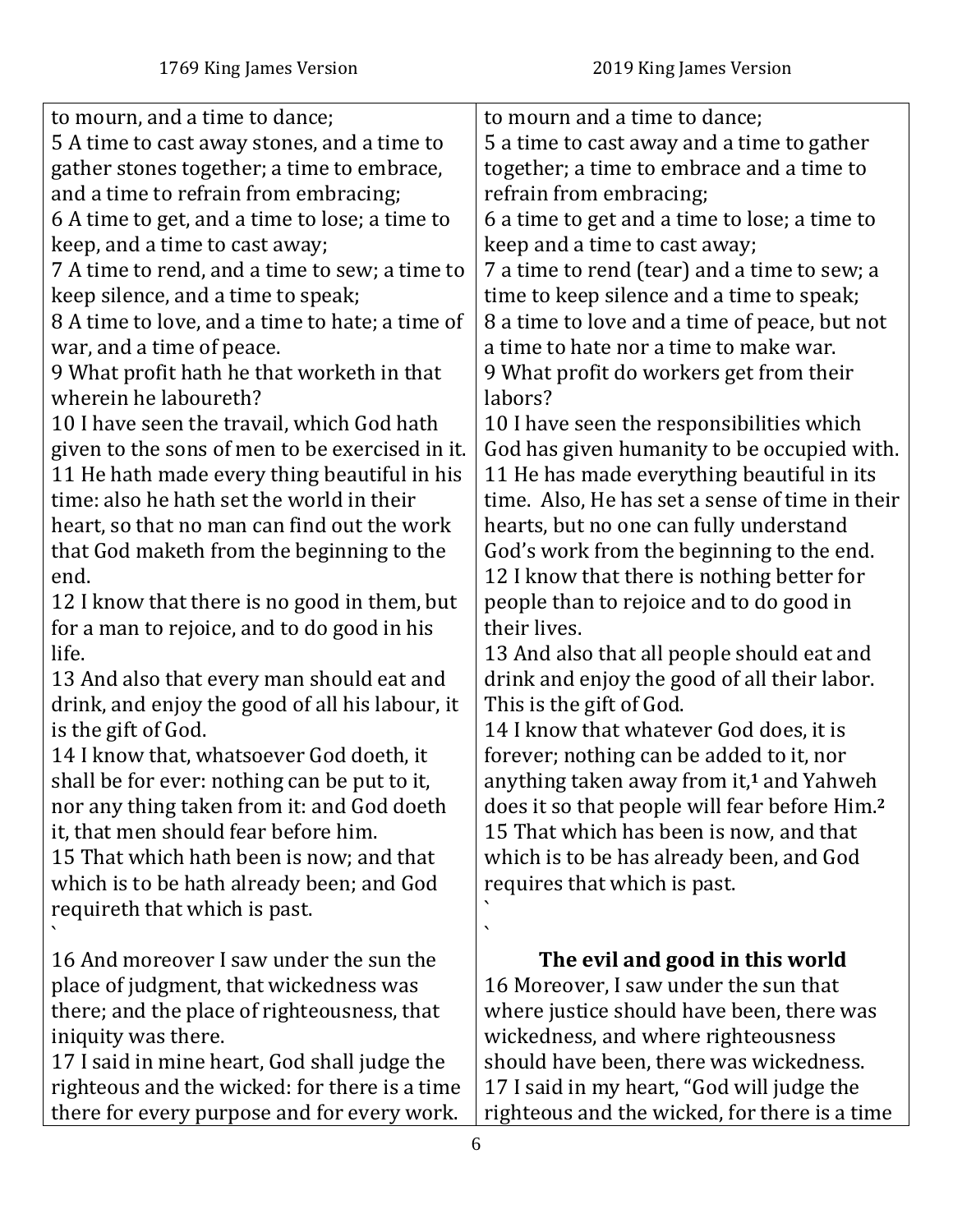<span id="page-6-0"></span>

| 18 I said in mine heart concerning the estate<br>of the sons of men, that God might manifest<br>them, and that they might see that they<br>themselves are beasts.<br>19 For that which befalleth the sons of men<br>befalleth beasts; even one thing befalleth<br>them: as the one dieth, so dieth the other;<br>yea, they have all one breath; so that a man<br>hath no preeminence above a beast: for all is<br>vanity.<br>20 All go unto one place; all are of the dust,<br>and all turn to dust again.<br>21 Who knoweth the spirit of man that<br>goeth upward, and the spirit of the beast<br>that goeth downward to the earth?<br>22 Wherefore I perceive that there is<br>nothing better, than that a man should<br>rejoice in his own works; for that is his<br>portion: for who shall bring him to see what<br>shall be after him? | for every purpose and for every work under<br>the sun."<br>18 I prayed in my heart concerning the<br>situation of humanity, that Yahweh might<br>give them clarity of sight so that they might<br>see that they themselves are animals.<br>19 For that which befalls people befalls<br>animals; the same thing befalls them:<br>animals die, and so do humans. Yes, they all<br>have one breath; so that a person has no<br>preeminence above an animal, for all is futile<br>pride.<br>20 All go to one place; all are of the dust, and<br>all turn to dust again.<br>21 Who knows whether the spirit of humans<br>goes upward, and the spirit of the animal<br>goes downward to the earth?<br>22 Therefore I perceive that there is nothing<br>better than that people should rejoice in<br>their own works, for that is their portion.<br>For who will enable them to see what will<br>come after them? |
|----------------------------------------------------------------------------------------------------------------------------------------------------------------------------------------------------------------------------------------------------------------------------------------------------------------------------------------------------------------------------------------------------------------------------------------------------------------------------------------------------------------------------------------------------------------------------------------------------------------------------------------------------------------------------------------------------------------------------------------------------------------------------------------------------------------------------------------------|------------------------------------------------------------------------------------------------------------------------------------------------------------------------------------------------------------------------------------------------------------------------------------------------------------------------------------------------------------------------------------------------------------------------------------------------------------------------------------------------------------------------------------------------------------------------------------------------------------------------------------------------------------------------------------------------------------------------------------------------------------------------------------------------------------------------------------------------------------------------------------------------------------|
| 4:1 So I returned, and considered all the                                                                                                                                                                                                                                                                                                                                                                                                                                                                                                                                                                                                                                                                                                                                                                                                    | 4:1 So I returned, and considered all the                                                                                                                                                                                                                                                                                                                                                                                                                                                                                                                                                                                                                                                                                                                                                                                                                                                                  |
| oppressions that are done under the sun:                                                                                                                                                                                                                                                                                                                                                                                                                                                                                                                                                                                                                                                                                                                                                                                                     | oppressions that are done under the sun and                                                                                                                                                                                                                                                                                                                                                                                                                                                                                                                                                                                                                                                                                                                                                                                                                                                                |
| and behold the tears of such as were                                                                                                                                                                                                                                                                                                                                                                                                                                                                                                                                                                                                                                                                                                                                                                                                         | saw the tears of those who were oppressed,                                                                                                                                                                                                                                                                                                                                                                                                                                                                                                                                                                                                                                                                                                                                                                                                                                                                 |
| oppressed, and they had no comforter; and                                                                                                                                                                                                                                                                                                                                                                                                                                                                                                                                                                                                                                                                                                                                                                                                    | and they had no comforter. And on the side                                                                                                                                                                                                                                                                                                                                                                                                                                                                                                                                                                                                                                                                                                                                                                                                                                                                 |
| on the side of their oppressors there was                                                                                                                                                                                                                                                                                                                                                                                                                                                                                                                                                                                                                                                                                                                                                                                                    | of their oppressors there was power, but                                                                                                                                                                                                                                                                                                                                                                                                                                                                                                                                                                                                                                                                                                                                                                                                                                                                   |
| power; but they had no comforter.                                                                                                                                                                                                                                                                                                                                                                                                                                                                                                                                                                                                                                                                                                                                                                                                            | they had no comforter.                                                                                                                                                                                                                                                                                                                                                                                                                                                                                                                                                                                                                                                                                                                                                                                                                                                                                     |
| 2 Wherefore I praised the dead which are                                                                                                                                                                                                                                                                                                                                                                                                                                                                                                                                                                                                                                                                                                                                                                                                     | 2 Therefore I decided that the dead who are                                                                                                                                                                                                                                                                                                                                                                                                                                                                                                                                                                                                                                                                                                                                                                                                                                                                |
| already dead more than the living which are                                                                                                                                                                                                                                                                                                                                                                                                                                                                                                                                                                                                                                                                                                                                                                                                  | already dead are happier than the living.                                                                                                                                                                                                                                                                                                                                                                                                                                                                                                                                                                                                                                                                                                                                                                                                                                                                  |
| yet alive.                                                                                                                                                                                                                                                                                                                                                                                                                                                                                                                                                                                                                                                                                                                                                                                                                                   | 3 Yes, but better off than both is the one who                                                                                                                                                                                                                                                                                                                                                                                                                                                                                                                                                                                                                                                                                                                                                                                                                                                             |
| 3 Yea, better is he than both they, which                                                                                                                                                                                                                                                                                                                                                                                                                                                                                                                                                                                                                                                                                                                                                                                                    | was never born, who never saw the evil                                                                                                                                                                                                                                                                                                                                                                                                                                                                                                                                                                                                                                                                                                                                                                                                                                                                     |
| hath not yet been, who hath not seen the evil                                                                                                                                                                                                                                                                                                                                                                                                                                                                                                                                                                                                                                                                                                                                                                                                | work that is done under the sun.                                                                                                                                                                                                                                                                                                                                                                                                                                                                                                                                                                                                                                                                                                                                                                                                                                                                           |
| work that is done under the sun.                                                                                                                                                                                                                                                                                                                                                                                                                                                                                                                                                                                                                                                                                                                                                                                                             | 4 Again, I considered that all hard labor and                                                                                                                                                                                                                                                                                                                                                                                                                                                                                                                                                                                                                                                                                                                                                                                                                                                              |
| 4 Again, I considered all travail, and every                                                                                                                                                                                                                                                                                                                                                                                                                                                                                                                                                                                                                                                                                                                                                                                                 | all skillful work is done out of envy for one's                                                                                                                                                                                                                                                                                                                                                                                                                                                                                                                                                                                                                                                                                                                                                                                                                                                            |
| right work, that for this a man is envied of                                                                                                                                                                                                                                                                                                                                                                                                                                                                                                                                                                                                                                                                                                                                                                                                 | neighbor. This is also vanity and vexation of                                                                                                                                                                                                                                                                                                                                                                                                                                                                                                                                                                                                                                                                                                                                                                                                                                                              |
| his neighbour. This is also vanity and                                                                                                                                                                                                                                                                                                                                                                                                                                                                                                                                                                                                                                                                                                                                                                                                       | spirit.                                                                                                                                                                                                                                                                                                                                                                                                                                                                                                                                                                                                                                                                                                                                                                                                                                                                                                    |
| vexation of spirit.                                                                                                                                                                                                                                                                                                                                                                                                                                                                                                                                                                                                                                                                                                                                                                                                                          | 5 The fool folds his hands together and eats                                                                                                                                                                                                                                                                                                                                                                                                                                                                                                                                                                                                                                                                                                                                                                                                                                                               |
| 5 The fool foldeth his hands together, and                                                                                                                                                                                                                                                                                                                                                                                                                                                                                                                                                                                                                                                                                                                                                                                                   | his own flesh.                                                                                                                                                                                                                                                                                                                                                                                                                                                                                                                                                                                                                                                                                                                                                                                                                                                                                             |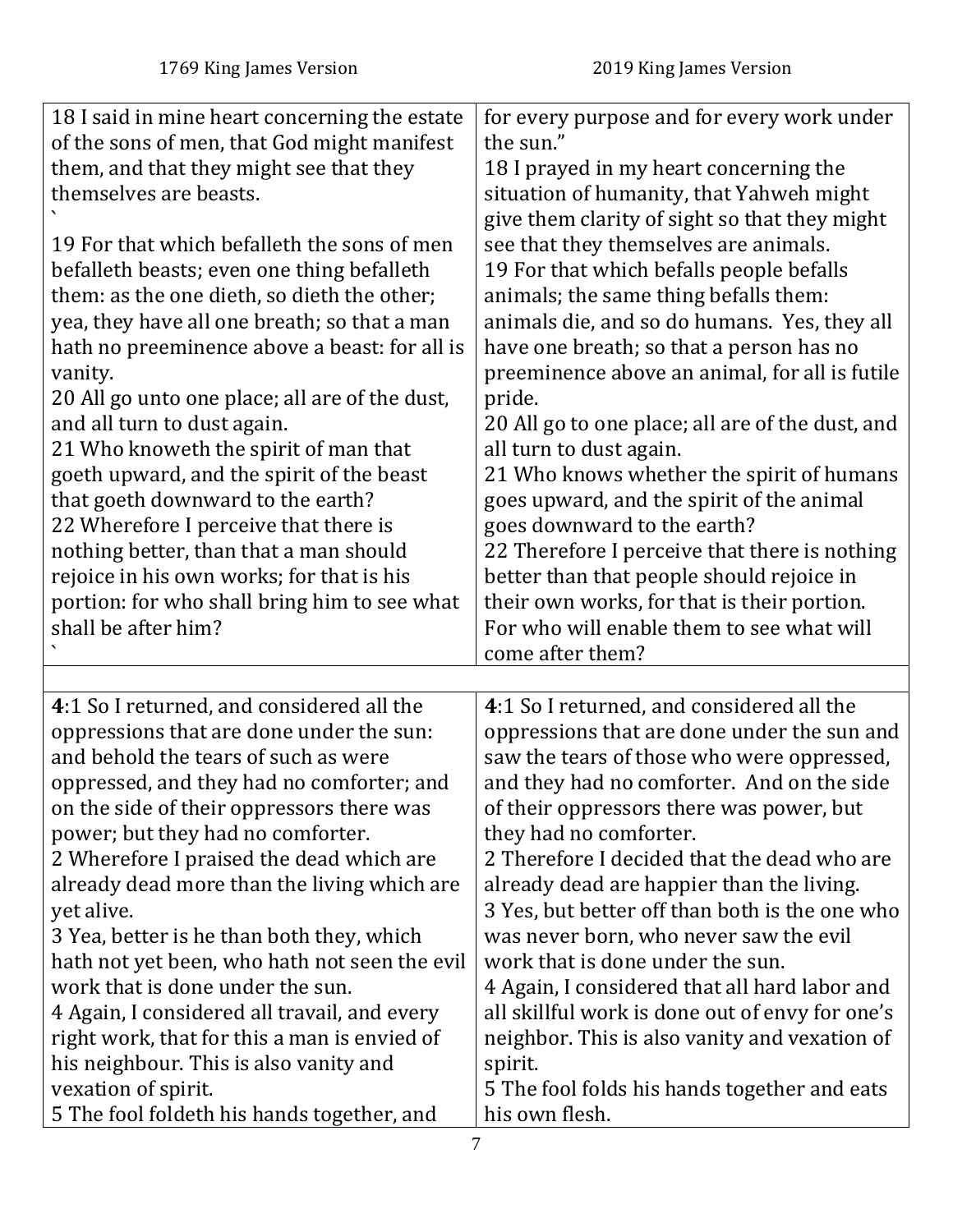| eateth his own flesh.                                                                        | 6 Better is a handful with quietness than                                       |
|----------------------------------------------------------------------------------------------|---------------------------------------------------------------------------------|
| 6 Better is an handful with quietness, than<br>both the hands full with travail and vexation | both hands full with trouble and vexation of<br>spirit.                         |
| of spirit.                                                                                   | 7 Then I returned and saw vanity under the                                      |
| 7 Then I returned, and I saw vanity under                                                    | sun.                                                                            |
| the sun.                                                                                     | 8 There are those who are alone and have                                        |
| 8 There is one alone, and there is not a                                                     | neither child nor brother nor sister; yet                                       |
| second; yea, he hath neither child nor                                                       | there is no end of all their labor. They are                                    |
| brother: yet is there no end of all his labour;                                              | not satisfied with their riches, and they do                                    |
| neither is his eye satisfied with riches;                                                    | not ask, "For whom do I labor, and rob my                                       |
| neither saith he, For whom do I labour, and                                                  | soul (spirit) of good?" This is vanity; yes, it                                 |
| bereave my soul of good? This is also vanity,                                                | is very sad.                                                                    |
| yea, it is a sore travail.                                                                   | 9 Two are better than one, because they can                                     |
| 9 Two are better than one; because they<br>have a good reward for their labour.              | help each other in their labor.<br>10 And if one falls, the other will lift the |
| 10 For if they fall, the one will lift up his                                                | fallen person up; but woe to the person who                                     |
| fellow: but woe to him that is alone when he                                                 | is alone while falling, for there is no one to                                  |
| falleth; for he hath not another to help him                                                 | help this person up.                                                            |
| up.                                                                                          | 11 Again, if two lie together on a cold night,                                  |
| 11 Again, if two lie together, then they have                                                | then they have warmth; but how can one be                                       |
| heat: but how can one be warm alone?                                                         | warm alone?                                                                     |
| 12 And if one prevail against him, two shall                                                 | 12 And if someone threatens another                                             |
| withstand him; and a threefold cord is not                                                   | person, two can withstand the first person;                                     |
| quickly broken.                                                                              | and a threefold cord is not quickly broken.                                     |
|                                                                                              |                                                                                 |
|                                                                                              | <b>Wide-ranging proverbs</b>                                                    |
| 13 Better is a poor and a wise child than an                                                 | 13 Better is a poor and wise child than an                                      |
| old and foolish king, who will no more be<br>admonished.                                     | old and foolish king who no longer listen to<br>criticism.                      |
| 14 For out of prison he cometh to reign;                                                     | 14 Out of prison one may come to reign;                                         |
| whereas also he that is born in his kingdom                                                  | whereas one who was born to reign may                                           |
| becometh poor.                                                                               | become poor.                                                                    |
| 15 I considered all the living which walk                                                    | 15 I considered all the living who walk                                         |
| under the sun, with the second child that                                                    | under the sun, with the second child who                                        |
| shall stand up in his stead.                                                                 | will reign in place of the first child.                                         |
| 16 There is no end of all the people, even of                                                | 16 There is no end of all the people, even of                                   |
| all that have been before them: they also                                                    | all who have been before them; those also                                       |
| that come after shall not rejoice in him.                                                    | who come after shall not rejoice in those                                       |
| Surely this also is vanity and vexation of                                                   | who went before. Surely this also is vanity                                     |
| spirit.                                                                                      | and vexation of spirit.                                                         |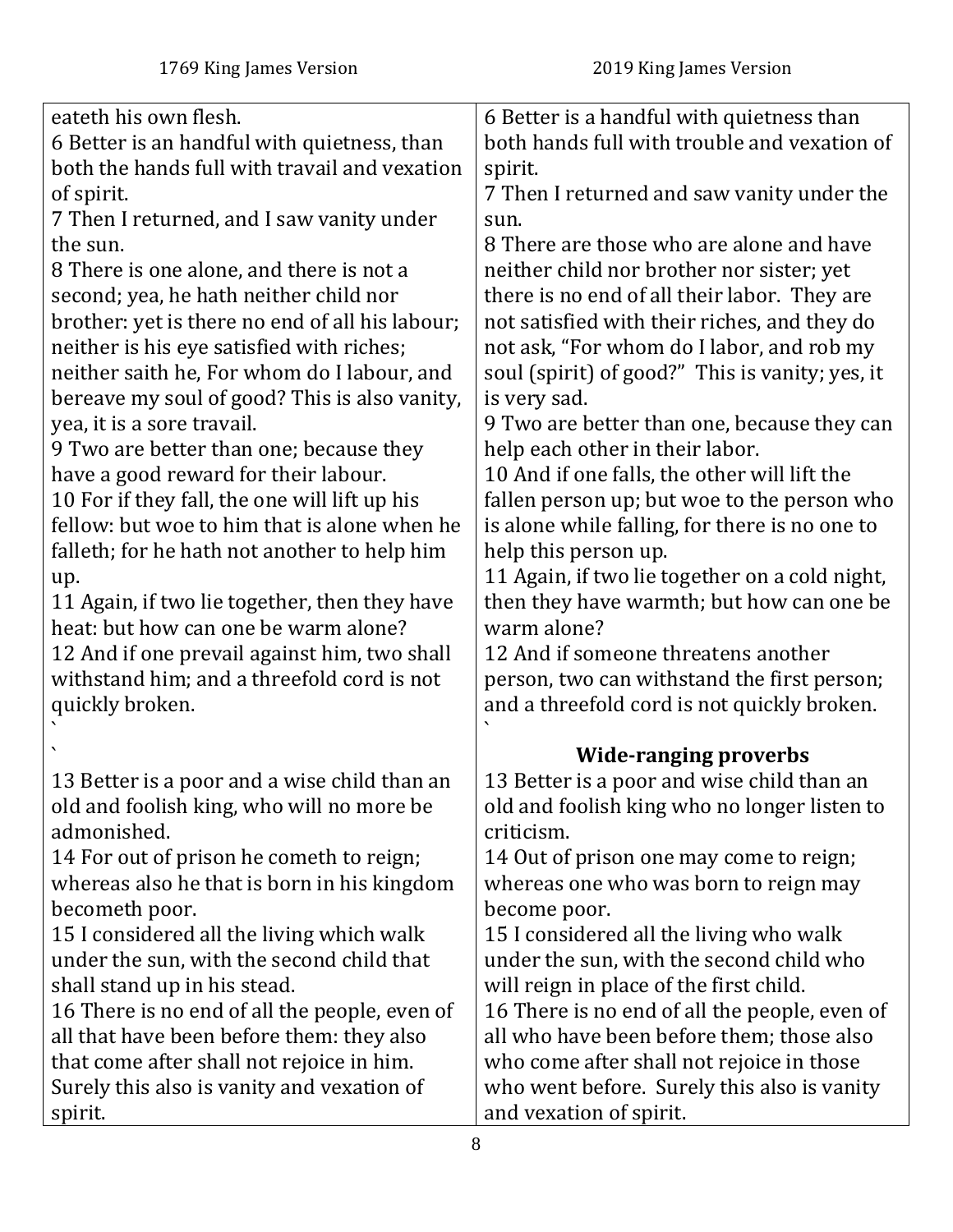<span id="page-8-0"></span>

| 5:1 Keep thy foot when thou goest to the         | 5:1 Be careful when you go to the temple of               |
|--------------------------------------------------|-----------------------------------------------------------|
| house of God, and be more ready to hear,         | Yahweh, and be more ready to hear than to                 |
| than to give the sacrifice of fools: for they    | give the sacrifice of fools; <sup>3</sup> for they do not |
| consider not that they do evil.                  | consider that they do evil.                               |
| 2 Be not rash with thy mouth, and let not        | 2 Do not be rash with your mouth, and do                  |
| thine heart be hasty to utter any thing          | not let your heart be hasty to utter anything             |
| before God: for God is in heaven, and thou       | before God, for God is in heaven, and you are             |
| upon earth: therefore let thy words be few.      | upon the earth; therefore, let your words be              |
| 3 For a dream cometh through the multitude       | few.                                                      |
| of business; and a fool's voice is known by      | 3 Bad dreams come through a multitude of                  |
| multitude of words.                              | cares, and a fool's voice is known by a                   |
| 4 When thou vowest a vow unto God, defer         | multitude of words.                                       |
| not to pay it; for he hath no pleasure in fools: | 4 When you yow a yow to God, do not be                    |
| pay that which thou hast vowed.                  | slow to pay it; for He has no pleasure in                 |
| 5 Better is it that thou shouldest not vow,      | fools; pay what you have vowed.                           |
| than that thou shouldest vow and not pay.        | 5 It is better for you not to yow than to yow             |
| 6 Suffer not thy mouth to cause thy flesh to     | and not pay.                                              |
| sin; neither say thou before the angel, that it  | 6 Do not allow your mouth to cause your                   |
| was an error: wherefore should God be            | flesh to sin; neither say before the angel that           |
| angry at thy voice, and destroy the work of      | it was an error. Then Yahweh would be                     |
| thine hands?                                     | angry at your voice and destroy the work of               |
| 7 For in the multitude of dreams and many        | your hands.                                               |
| words there are also divers vanities: but fear   | 7 For in the multitude of dreams and many                 |
| thou God.                                        | words, there are also many different                      |
| 8 If thou seest the oppression of the poor,      | vanities; but be in awe of Yahweh.                        |
| and violent perverting of judgment and           | 8 If you see oppression of the poor and                   |
| justice in a province, marvel not at the         | violent perversion of judgment and justice in             |
| matter: for he that is higher than the highest   | a province, do not be surprised. For He that              |
| regardeth; and there be higher than they.        | is higher than the "highest" person sees, and             |
| 9 Moreover the profit of the earth is for all:   | He is a higher power than all governments.                |
| the king himself is served by the field.         | 9 The profit of the earth is for all; even the            |
| 10 He that loveth silver shall not be satisfied  | king himself is dependent on the harvest of               |
| with silver; nor he that loveth abundance        | the field.                                                |
| with increase: this is also vanity.              | 10 Those who love silver will not be                      |
| 11 When goods increase, they are increased       | satisfied with silver, nor those who love                 |
| that eat them: and what good is there to the     | abundance with increase; this also is vanity.             |
| owners thereof, saving the beholding of          | 11 When goods increase, there is an                       |
| them with their eyes?                            | enlargement of those who eat. And what                    |
| 12 The sleep of a labouring man is sweet,        | good is that to their owners, except for the              |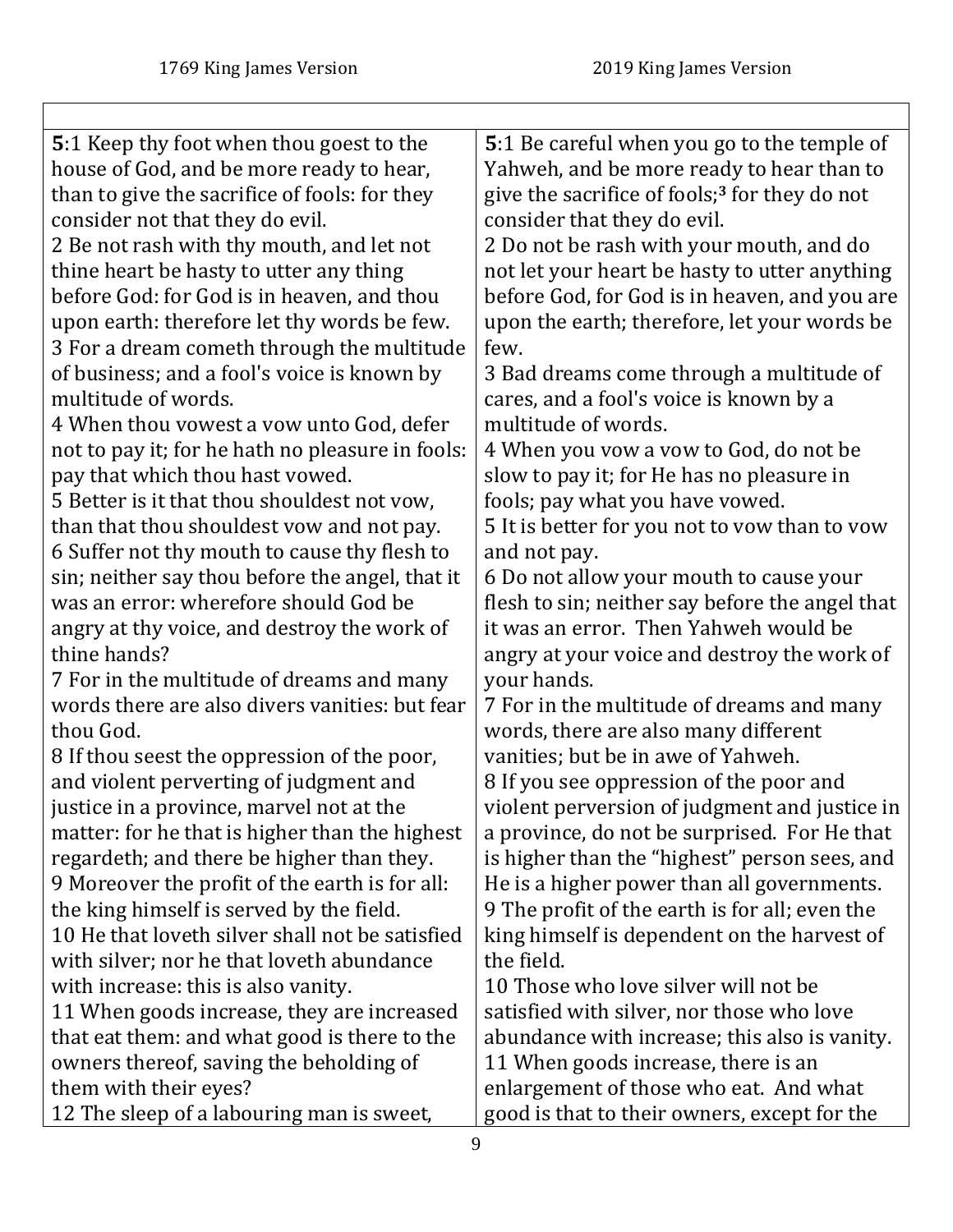<span id="page-9-0"></span>

| whether he eat little or much: but the<br>abundance of the rich will not suffer him to<br>sleep.<br>13 There is a sore evil which I have seen<br>under the sun, namely, riches kept for the<br>owners thereof to their hurt.<br>14 But those riches perish by evil travail:<br>and he begetteth a son, and there is nothing<br>in his hand.<br>15 As he came forth of his mother's womb,<br>naked shall he return to go as he came, and<br>shall take nothing of his labour, which he<br>may carry away in his hand.<br>16 And this also is a sore evil, that in all<br>points as he came, so shall he go: and what<br>profit hath he that hath laboured for the<br>wind?<br>17 All his days also he eateth in darkness,<br>and he hath much sorrow and wrath with<br>his sickness.<br>18 Behold that which I have seen: it is good<br>and comely for one to eat and to drink, and<br>to enjoy the good of all his labour that he<br>taketh under the sun all the days of his life,<br>which God giveth him: for it is his portion.<br>19 Every man also to whom God hath given<br>riches and wealth, and hath given him<br>power to eat thereof, and to take his portion,<br>and to rejoice in his labour; this is the gift of<br>God.<br>20 For he shall not much remember the days<br>of his life; because God answereth him in the<br>joy of his heart. | knowledge that they are rich?<br>12 The sleep of a laboring person is sweet,<br>whether the person eats little or much, but<br>the abundance of the rich will not allow<br>them to sleep peacefully.<br>13 There is a sore evil which I have seen<br>under the sun, namely, riches kept for its<br>owners to their hurt.<br>14 But those riches perish in some bad<br>business deal. And the person has a child,<br>and the person has nothing to give the child.<br>15 As all come forth from their mother's<br>womb, naked shall they leave this earth, and<br>they can take nothing from all their labor<br>which they can carry away in their hand.<br>16 And this also is a sad evil, that exactly as<br>they came, so shall they go. And what profit<br>do they have who have labored for the<br>wind?<br>17 All their days they eat in darkness, and<br>they have much sorrow and pain in sickness.<br>18 Accept that which I have seen; it is good<br>and appropriate for people to eat and to<br>drink and to enjoy the good of all their labor<br>that they do under the sun all the days of<br>their lives which God gives them. For it is<br>their portion.<br>19 To those whom God has given riches and<br>wealth, and health to eat well, and to take<br>their portion and to rejoice in their labor:<br>this is the gift of God.<br>20 They shall not be sad at how short life is,<br>because God has given them much joy in<br>their life. |
|-------------------------------------------------------------------------------------------------------------------------------------------------------------------------------------------------------------------------------------------------------------------------------------------------------------------------------------------------------------------------------------------------------------------------------------------------------------------------------------------------------------------------------------------------------------------------------------------------------------------------------------------------------------------------------------------------------------------------------------------------------------------------------------------------------------------------------------------------------------------------------------------------------------------------------------------------------------------------------------------------------------------------------------------------------------------------------------------------------------------------------------------------------------------------------------------------------------------------------------------------------------------------------------------------------------------------------------------------------------|------------------------------------------------------------------------------------------------------------------------------------------------------------------------------------------------------------------------------------------------------------------------------------------------------------------------------------------------------------------------------------------------------------------------------------------------------------------------------------------------------------------------------------------------------------------------------------------------------------------------------------------------------------------------------------------------------------------------------------------------------------------------------------------------------------------------------------------------------------------------------------------------------------------------------------------------------------------------------------------------------------------------------------------------------------------------------------------------------------------------------------------------------------------------------------------------------------------------------------------------------------------------------------------------------------------------------------------------------------------------------------------------------------------------------------------------------------|
|                                                                                                                                                                                                                                                                                                                                                                                                                                                                                                                                                                                                                                                                                                                                                                                                                                                                                                                                                                                                                                                                                                                                                                                                                                                                                                                                                             |                                                                                                                                                                                                                                                                                                                                                                                                                                                                                                                                                                                                                                                                                                                                                                                                                                                                                                                                                                                                                                                                                                                                                                                                                                                                                                                                                                                                                                                            |
| 6:1 There is an evil which I have seen under<br>the sun, and it is common among men:<br>2 A man to whom God hath given riches,<br>wealth, and honour, so that he wanteth<br>nothing for his soul of all that he desireth,                                                                                                                                                                                                                                                                                                                                                                                                                                                                                                                                                                                                                                                                                                                                                                                                                                                                                                                                                                                                                                                                                                                                   | 6:1 There is an evil which I have seen under<br>the sun and it is common among humanity:<br>2 There are those whom God has given<br>riches, wealth, and honor, so that they lack<br>nothing for their spirit of all that they desire,                                                                                                                                                                                                                                                                                                                                                                                                                                                                                                                                                                                                                                                                                                                                                                                                                                                                                                                                                                                                                                                                                                                                                                                                                      |
|                                                                                                                                                                                                                                                                                                                                                                                                                                                                                                                                                                                                                                                                                                                                                                                                                                                                                                                                                                                                                                                                                                                                                                                                                                                                                                                                                             |                                                                                                                                                                                                                                                                                                                                                                                                                                                                                                                                                                                                                                                                                                                                                                                                                                                                                                                                                                                                                                                                                                                                                                                                                                                                                                                                                                                                                                                            |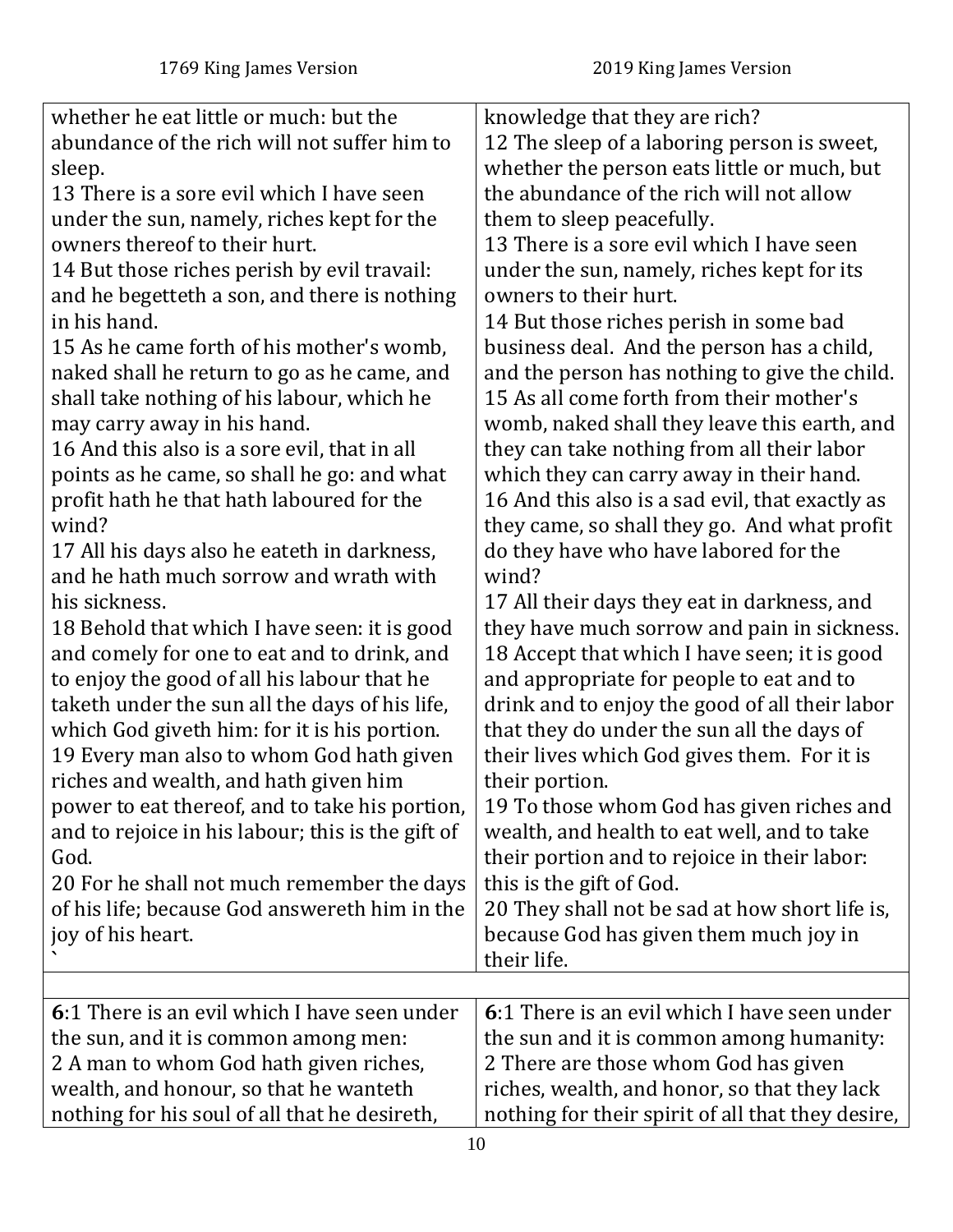<span id="page-10-0"></span>

| yet God giveth him not power to eat thereof,<br>but a stranger eateth it: this is vanity, and it<br>is an evil disease.<br>3 If a man beget an hundred children, and<br>live many years, so that the days of his years<br>be many, and his soul be not filled with<br>good, and also that he have no burial; I say,<br>that an untimely birth is better than he.<br>4 For he cometh in with vanity, and<br>departeth in darkness, and his name shall be<br>covered with darkness.<br>5 Moreover he hath not seen the sun, nor<br>known any thing: this hath more rest than<br>the other.<br>6 Yea, though he live a thousand years twice<br>told, yet hath he seen no good: do not all go<br>to one place?<br>7 All the labour of man is for his mouth, and<br>yet the appetite is not filled.<br>8 For what hath the wise more than the fool?<br>what hath the poor, that knoweth to walk<br>before the living?<br>9 Better is the sight of the eyes than the<br>wandering of the desire: this is also vanity<br>and vexation of spirit.<br>10 That which hath been is named already,<br>and it is known that it is man: neither may<br>he contend with him that is mightier than<br>he.<br>11 Seeing there be many things that increase<br>vanity, what is man the better?<br>12 For who knoweth what is good for man<br>in this life, all the days of his vain life which<br>he spendeth as a shadow? for who can tell a | yet God does not give them the health to eat<br>well, but a stranger eats their food. This is a<br>bad joke and a sad evil.<br>3 If one has a hundred children and lives<br>many years, but their soul is not filled with<br>good, and they have no burial; I say that a<br>stillborn child is better off.<br>4 For the stillborn child comes in without<br>any hope and departs in darkness, and the<br>child's name is covered with darkness.<br>5 However, though the child has not seen<br>the sun nor known anything, the child has<br>more rest than the others.<br>6 A person may live a thousand years twice<br>told yet see no good, and do not all go to the<br>same place?<br>7 All the labor of humanity is for their<br>mouths, and yet they are not filled.<br>8 What have the wise more than the fool?<br>What good does it do the poor to know how<br>to conduct themselves before the living?<br>9 What is before you is better than the<br>wandering desire; this is also useless, like<br>chasing the wind.<br>10 That which has already been is already<br>known, and the ways of humanity are<br>known; neither may anyone win over one<br>who is mightier.<br>11 Seeing that there are many words that<br>increase vanity, what use are they?<br>12 For who knows what is good for people<br>in this life, all the days of their vain lives<br>which they spend like a shadow? For who<br>can tell anyone what shall be after them |
|-----------------------------------------------------------------------------------------------------------------------------------------------------------------------------------------------------------------------------------------------------------------------------------------------------------------------------------------------------------------------------------------------------------------------------------------------------------------------------------------------------------------------------------------------------------------------------------------------------------------------------------------------------------------------------------------------------------------------------------------------------------------------------------------------------------------------------------------------------------------------------------------------------------------------------------------------------------------------------------------------------------------------------------------------------------------------------------------------------------------------------------------------------------------------------------------------------------------------------------------------------------------------------------------------------------------------------------------------------------------------------------------------------------------------------|----------------------------------------------------------------------------------------------------------------------------------------------------------------------------------------------------------------------------------------------------------------------------------------------------------------------------------------------------------------------------------------------------------------------------------------------------------------------------------------------------------------------------------------------------------------------------------------------------------------------------------------------------------------------------------------------------------------------------------------------------------------------------------------------------------------------------------------------------------------------------------------------------------------------------------------------------------------------------------------------------------------------------------------------------------------------------------------------------------------------------------------------------------------------------------------------------------------------------------------------------------------------------------------------------------------------------------------------------------------------------------------------------------------------------------------------------------|
|                                                                                                                                                                                                                                                                                                                                                                                                                                                                                                                                                                                                                                                                                                                                                                                                                                                                                                                                                                                                                                                                                                                                                                                                                                                                                                                                                                                                                             |                                                                                                                                                                                                                                                                                                                                                                                                                                                                                                                                                                                                                                                                                                                                                                                                                                                                                                                                                                                                                                                                                                                                                                                                                                                                                                                                                                                                                                                          |
| man what shall be after him under the sun?                                                                                                                                                                                                                                                                                                                                                                                                                                                                                                                                                                                                                                                                                                                                                                                                                                                                                                                                                                                                                                                                                                                                                                                                                                                                                                                                                                                  | under the sun?                                                                                                                                                                                                                                                                                                                                                                                                                                                                                                                                                                                                                                                                                                                                                                                                                                                                                                                                                                                                                                                                                                                                                                                                                                                                                                                                                                                                                                           |
|                                                                                                                                                                                                                                                                                                                                                                                                                                                                                                                                                                                                                                                                                                                                                                                                                                                                                                                                                                                                                                                                                                                                                                                                                                                                                                                                                                                                                             |                                                                                                                                                                                                                                                                                                                                                                                                                                                                                                                                                                                                                                                                                                                                                                                                                                                                                                                                                                                                                                                                                                                                                                                                                                                                                                                                                                                                                                                          |
| 7:1 A good name is better than precious<br>ointment; and the day of death than the day<br>of one's birth.                                                                                                                                                                                                                                                                                                                                                                                                                                                                                                                                                                                                                                                                                                                                                                                                                                                                                                                                                                                                                                                                                                                                                                                                                                                                                                                   | 7:1 A good name is better than precious<br>ointment, and the day of death than the day<br>of one's birth.                                                                                                                                                                                                                                                                                                                                                                                                                                                                                                                                                                                                                                                                                                                                                                                                                                                                                                                                                                                                                                                                                                                                                                                                                                                                                                                                                |
| 2 It is better to go to the house of mourning,                                                                                                                                                                                                                                                                                                                                                                                                                                                                                                                                                                                                                                                                                                                                                                                                                                                                                                                                                                                                                                                                                                                                                                                                                                                                                                                                                                              | 2 It is better to go to the house of mourning                                                                                                                                                                                                                                                                                                                                                                                                                                                                                                                                                                                                                                                                                                                                                                                                                                                                                                                                                                                                                                                                                                                                                                                                                                                                                                                                                                                                            |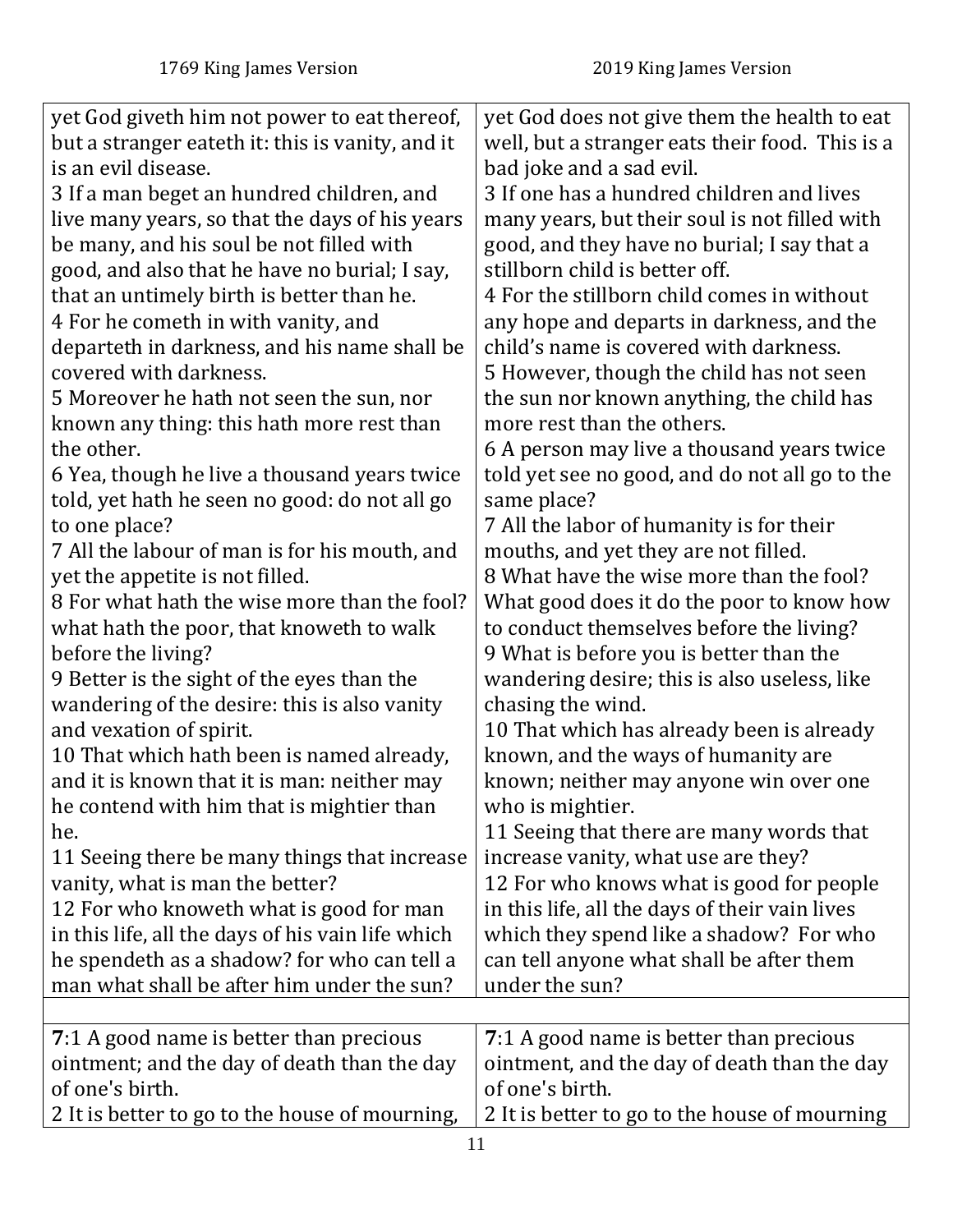| than to go to the house of feasting: for that is<br>the end of all men; and the living will lay it<br>to his heart. | than to go to the house of feasting, for that is<br>the end of all people, and the living will<br>ponder it in their hearts. |
|---------------------------------------------------------------------------------------------------------------------|------------------------------------------------------------------------------------------------------------------------------|
|                                                                                                                     |                                                                                                                              |
| 3 Sorrow is better than laughter: for by the                                                                        | 3 Sorrow is better than laughter, for by the                                                                                 |
| sadness of the countenance the heart is                                                                             | sadness of the countenance the heart is                                                                                      |
| made better.                                                                                                        | made better.                                                                                                                 |
| 4 The heart of the wise is in the house of                                                                          | 4 The heart of the wise is in the house of                                                                                   |
| mourning; but the heart of fools is in the                                                                          | mourning, but the heart of fools is in the                                                                                   |
| house of mirth.                                                                                                     | house of foolish laughter.                                                                                                   |
| 5 It is better to hear the rebuke of the wise,                                                                      | 5 It is better to hear the rebuke of the wise                                                                                |
| than for a man to hear the song of fools.                                                                           | than to hear the song of fools.                                                                                              |
| 6 For as the crackling of thorns under a pot,                                                                       | 6 Like the sound of the crackling of thorns                                                                                  |
| so is the laughter of the fool: this also is                                                                        | burning under a pot is the laughter of the                                                                                   |
| vanity.                                                                                                             | fool; this also is worthless.                                                                                                |
| 7 Surely oppression maketh a wise man                                                                               | 7 Surely oppression robs the reason of a                                                                                     |
| mad; and a gift destroyeth the heart.                                                                               | wise person, and taking a bribe destroys                                                                                     |
|                                                                                                                     | one's character.                                                                                                             |
| 8 Better is the end of a thing than the                                                                             | 8 The end of a thing is better than its                                                                                      |
| beginning thereof: and the patient in spirit is                                                                     | beginning, and the patient in spirit are                                                                                     |
| better than the proud in spirit.                                                                                    | better than the proud in spirit.                                                                                             |
| 9 Be not hasty in thy spirit to be angry: for                                                                       | 9 Do not be quick in your spirit to be angry,                                                                                |
| anger resteth in the bosom of fools.                                                                                | for the place of anger is in the bosom of                                                                                    |
|                                                                                                                     | fools.                                                                                                                       |
| 10 Say not thou, What is the cause that the                                                                         | 10 Do not say, "What is the cause that the                                                                                   |
| former days were better than these? for                                                                             | former days were better than these?" For                                                                                     |
| thou dost not inquire wisely concerning this.                                                                       | you do not inquire wisely concerning this.                                                                                   |
| 11 Wisdom is good with an inheritance: and                                                                          | 11 Wisdom is good with an inheritance, and                                                                                   |
| by it there is profit to them that see the sun.                                                                     | with it there is profit to those who are alive                                                                               |
|                                                                                                                     | to see the sun.                                                                                                              |
| 12 For wisdom is a defence, and money is a                                                                          | 12 Wisdom is a defense, and money is a                                                                                       |
| defence: but the excellency of knowledge is,                                                                        | defense, but the excellency of knowledge is                                                                                  |
| that wisdom giveth life to them that have it.                                                                       | this: that wisdom protects the life of those                                                                                 |
|                                                                                                                     | who have it.                                                                                                                 |
| 13 Consider the work of God: for who can                                                                            | 13 Consider the work of God; who can make                                                                                    |
| make that straight, which he hath made                                                                              | straight that which He has made crooked?                                                                                     |
| crooked?                                                                                                            | 14 In the day of prosperity be joyful, but in                                                                                |
| 14 In the day of prosperity be joyful, but in                                                                       | the day of adversity consider this: God has                                                                                  |
| the day of adversity consider: God also hath                                                                        | made the one and also the other; people do                                                                                   |
| set the one over against the other, to the end                                                                      | not know what the future holds.                                                                                              |
| that man should find nothing after him.                                                                             | 15 I have seen all things in my meaningless                                                                                  |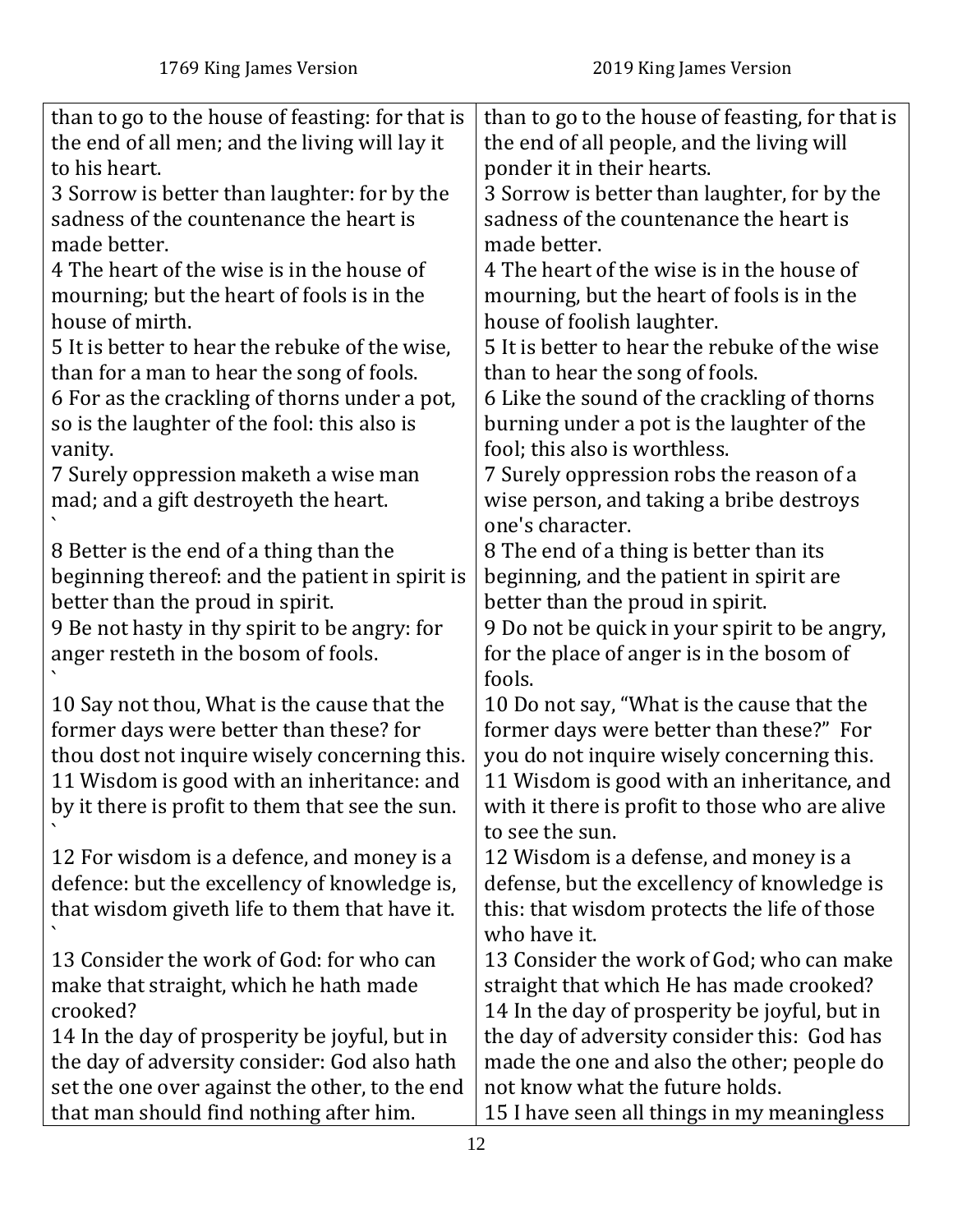| 15 All things have I seen in the days of my    | life: there are just persons who perish in     |
|------------------------------------------------|------------------------------------------------|
| vanity: there is a just man that perisheth in  | their righteousness, and there are wicked      |
| his righteousness, and there is a wicked man   | persons who prolong their lives in their       |
| that prolongeth his life in his wickedness.    | wickedness.                                    |
| 16 Be not righteous over much; neither         | 16 Do not be overly righteous; neither make    |
| make thyself over wise: why shouldest thou     | yourself overly wise: why should you           |
| destroy thyself?                               | destroy yourself?                              |
| 17 Be not over much wicked, neither be thou    | 17 Do not be overly wicked; neither be         |
| foolish: why shouldest thou die before thy     | foolish. Why should you die before your        |
| time?                                          | time?                                          |
| 18 It is good that thou shouldest take hold of | 18 It is good that you should understand       |
| this; yea, also from this withdraw not thine   | this; yes, from this do not withdraw your      |
| hand: for he that feareth God shall come       | hand; for the person who fears Yahweh shall    |
| forth of them all.                             | come forth ahead of them all.                  |
| 19 Wisdom strengtheneth the wise more          | 19 Wisdom strengthens the wise more than       |
| than ten mighty men which are in the city.     | ten mighty people of the city.                 |
| 20 For there is not a just man upon earth,     | 20 For there is not a just person upon the     |
| that doeth good, and sinneth not.              | earth who does only good and does not sin.     |
| 21 Also take no heed unto all words that are   | 21 Also, do not listen to all the words that   |
| spoken; lest thou hear thy servant curse       | are spoken, lest you hear your servant curse   |
| thee:                                          | you.                                           |
| 22 For oftentimes also thine own heart         | 22 For your own heart knows that you           |
| knoweth that thou thyself likewise hast        | yourself have often cursed others.             |
| cursed others.                                 | 23 All this I have proved by wisdom: I said,   |
| 23 All this have I proved by wisdom: I said, I | "I will be wise," but it was far from me.      |
| will be wise; but it was far from me.          | 24 That which is far off and exceedingly       |
| 24 That which is far off, and exceeding deep,  | deep, who can find it out?                     |
| who can find it out?                           | 25 I applied my heart to know, to search, to   |
| 25 I applied mine heart to know and to         | seek out wisdom and the reason of things,      |
| search, and to seek out wisdom, and the        | and to know the wickedness of folly, even of   |
| reason of things, and to know the              | foolishness and stupidity.                     |
| wickedness of folly, even of foolishness and   | 26 And I find more bitter than death the       |
| madness:                                       | person, whose intention is to catch others,    |
| 26 And I find more bitter than death the       | and whose hands are like handcuffs.            |
| woman, whose heart is snares and nets, and     | Whoever pleases God shall escape from that     |
| her hands as bands: whoso pleaseth God         | person, but the sinner shall be taken.         |
| shall escape from her; but the sinner shall be | 27 "Behold, this I have found," says the       |
| taken by her.                                  | philosopher, "counting one by one to find      |
|                                                | out the truth                                  |
| 27 Behold, this have I found, saith the        | 28 "which my soul (spirit) seeks, but I do not |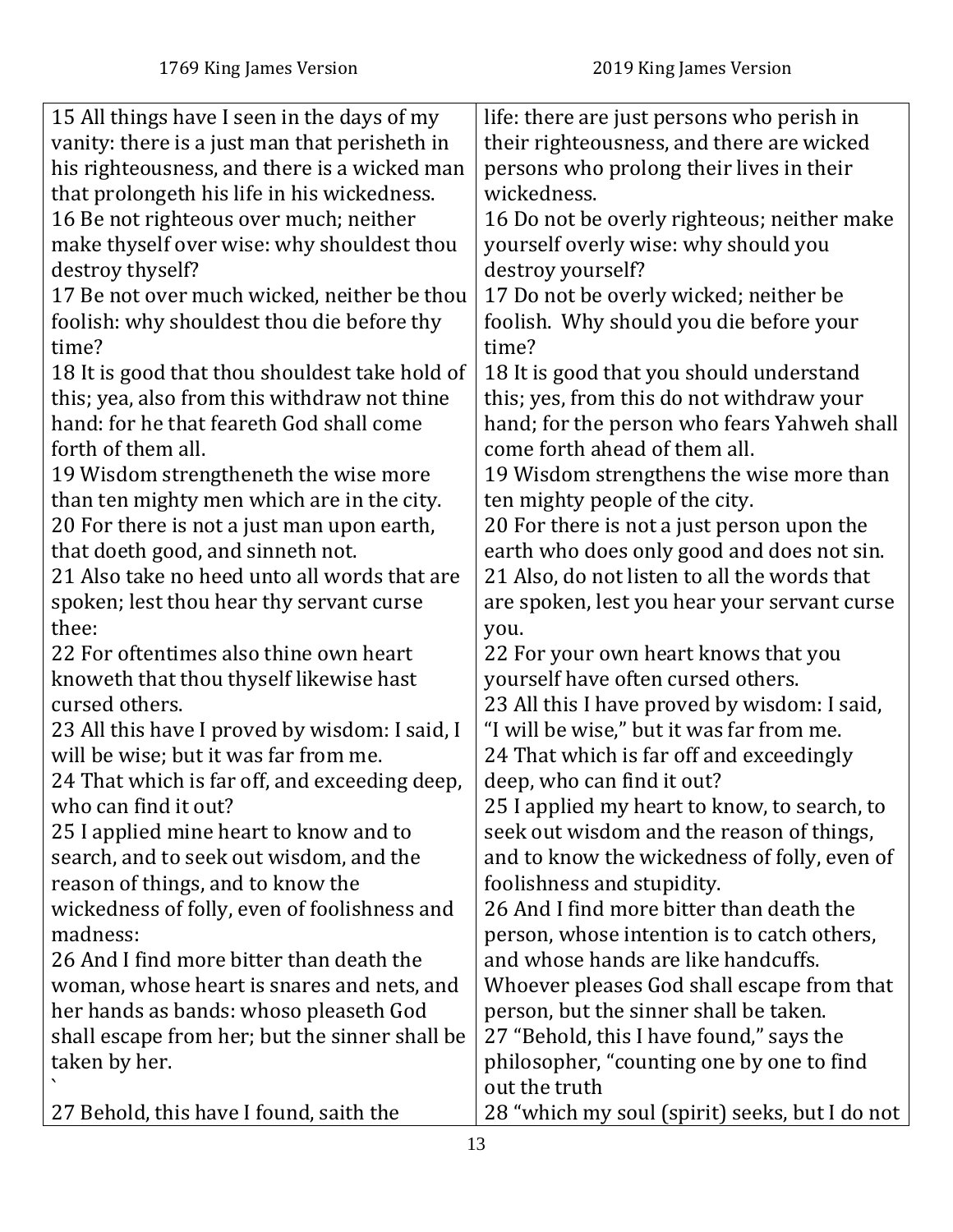<span id="page-13-0"></span>

| preacher, counting one by one, to find out<br>the account:<br>28 Which yet my soul seeketh, but I find not:<br>one man among a thousand have I found;<br>but a woman among all those have I not<br>found.<br>29 Lo, this only have I found, that God hath<br>made man upright; but they have sought out<br>many inventions.                                                                                                              | find one person among a thousand who has<br>the truth.<br>29 "Behold, this have I found, that God has<br>made man <sup>4</sup> upright; but mortals have sought<br>out many ways to invent evil."<br>$\checkmark$                                                                                                                                                                                                                  |
|------------------------------------------------------------------------------------------------------------------------------------------------------------------------------------------------------------------------------------------------------------------------------------------------------------------------------------------------------------------------------------------------------------------------------------------|------------------------------------------------------------------------------------------------------------------------------------------------------------------------------------------------------------------------------------------------------------------------------------------------------------------------------------------------------------------------------------------------------------------------------------|
|                                                                                                                                                                                                                                                                                                                                                                                                                                          |                                                                                                                                                                                                                                                                                                                                                                                                                                    |
| <b>8:1 Who is as the wise man? and who</b><br>knoweth the interpretation of a thing? a<br>man's wisdom maketh his face to shine, and<br>the boldness of his face shall be changed.<br>2 I counsel thee to keep the king's<br>commandment.<br>3 Be not hasty to go out of his sight: stand<br>not in an evil thing; for he doeth whatsoever<br>pleaseth him.                                                                              | <b>8</b> :1 Who is a wise person? And who knows<br>the interpretation of a thing? Wisdom $=$<br>makes one's face to shine, and changes the<br>way it looks.<br>2 I counsel you to keep the king's command-<br>ment.<br>3 Do not be in a hurry to go out of the king's<br>sight; do not take your stand for an evil<br>thing; for he has the power to do whatever<br>pleases him.                                                   |
| 4 Where the word of a king is, there is<br>power: and who may say unto him, What<br>doest thou?<br>5 Whoso keepeth the commandment shall<br>feel no evil thing: and a wise man's heart<br>discerneth both time and judgment.                                                                                                                                                                                                             | 4 Where the word of a king is, there is<br>power. And who may say to him, "What are<br>you doing?"<br>5 Whoever keeps the commandments will<br>not be confronted by any evil thing, and a<br>wise person's mind discerns both time and                                                                                                                                                                                             |
| 6 Because to every purpose there is time<br>and judgment, therefore the misery of man<br>is great upon him.<br>7 For he knoweth not that which shall be:<br>for who can tell him when it shall be?<br>8 There is no man that hath power over the<br>spirit to retain the spirit; neither hath he<br>power in the day of death: and there is no<br>discharge in that war; neither shall<br>wickedness deliver those that are given to it. | judgment.<br>6 In every matter there is a time and a<br>judgment, though it may cause misery to the<br>people.<br>7 For they do not know what will be. And<br>who can tell them when it will be?<br>8 No person has power over the spirit to<br>retain the spirit; neither does the person<br>have power over the day of their death. And<br>there is no discharge in that war; neither<br>will wickedness save anyone from death. |
| 9 All this have I seen, and applied my heart<br>unto every work that is done under the sun:<br>there is a time wherein one man ruleth over                                                                                                                                                                                                                                                                                               | 9 All this I have seen, and applied my<br>thinking to every action that is done under<br>the sun; there are times when oppression                                                                                                                                                                                                                                                                                                  |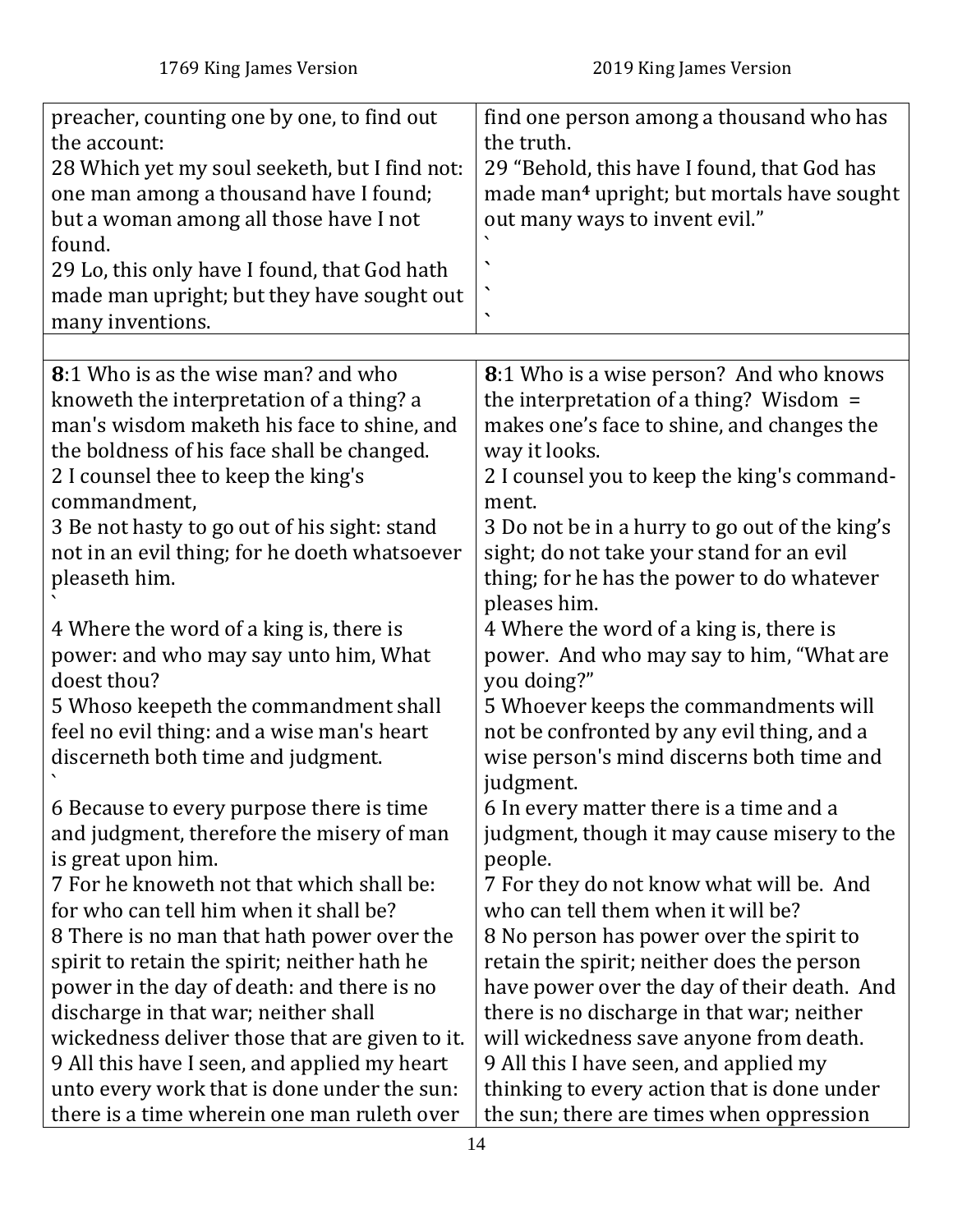another to his own hurt. 10 And so I saw the wicked buried, who had come and gone from the place of the holy, and they were forgotten in the city where they had so done: this is also vanity. 11 Because sentence against an evil work is not executed speedily, therefore the heart of the sons of men is fully set in them to do evil. 12 Though a sinner do evil an hundred times, and his days be prolonged, yet surely I know that it shall be well with them that fear God, which fear before him: 13 But it shall not be well with the wicked, neither shall he prolong his days, which are as a shadow; because he feareth not before God. 14 There is a vanity which is done upon the earth; that there be just men, unto whom it happeneth according to the work of the wicked; again, there be wicked men, to whom it happeneth according to the work of the righteous: I said that this also is vanity. ` 15 Then I commended mirth, because a man hath no better thing under the sun, than to eat, and to drink, and to be merry: for that shall abide with him of his labour the days of his life, which God giveth him under the sun. ` 16 When I applied mine heart to know wisdom, and to see the business that is done upon the earth: (for also there is that neither day nor night seeth sleep with his eyes:) 17 Then I beheld all the work of God, that a man cannot find out the work that is done under the sun: because though a man labour to seek it out, yet he shall not find it; yea further; though a wise man think to know it, yet shall he not be able to find it. ` over others causes one's own hurt. 10 And so I saw the wicked buried, who had gone in and out of the holy place, and they were forgotten in the city where they had done so. This is also meaningless. 11 Because sentencing against an evil work is not executed speedily, the hearts of many are fully set in them to do evil. 12 Even though sinners do evil a hundred times and still live long lives, yet I surely know that it will be well with those who fear Yahweh, who fear before Him. 13 But it will not be well with the wicked; neither will they prolong their days which are as a shadow, because they do not fear Yahweh. 14 There is an injustice which is done upon the earth, that there are righteous persons to whom bad happens from the work of the wicked. Again, there are wicked persons to whom good happens from the work of the righteous; I said that this also is meaningless. 15 Then I promised enjoyment of life, because there is no better thing under the sun than to eat and to drink and to be merry. For that joy will abide with them through their labor all the days of their life which God gives them under the sun. 16 Then I applied my heart to know wisdom, and to see the business that is done upon the earth. For there are those who neither day nor night see sleep with their eyes. 17 Then I saw that in all the works of God, no one can find out all His work that is done under the sun because, though people labor to seek it out, yet they will not find it. Yes, though wise people think they know it, yet they will not be able to find and comprehend it.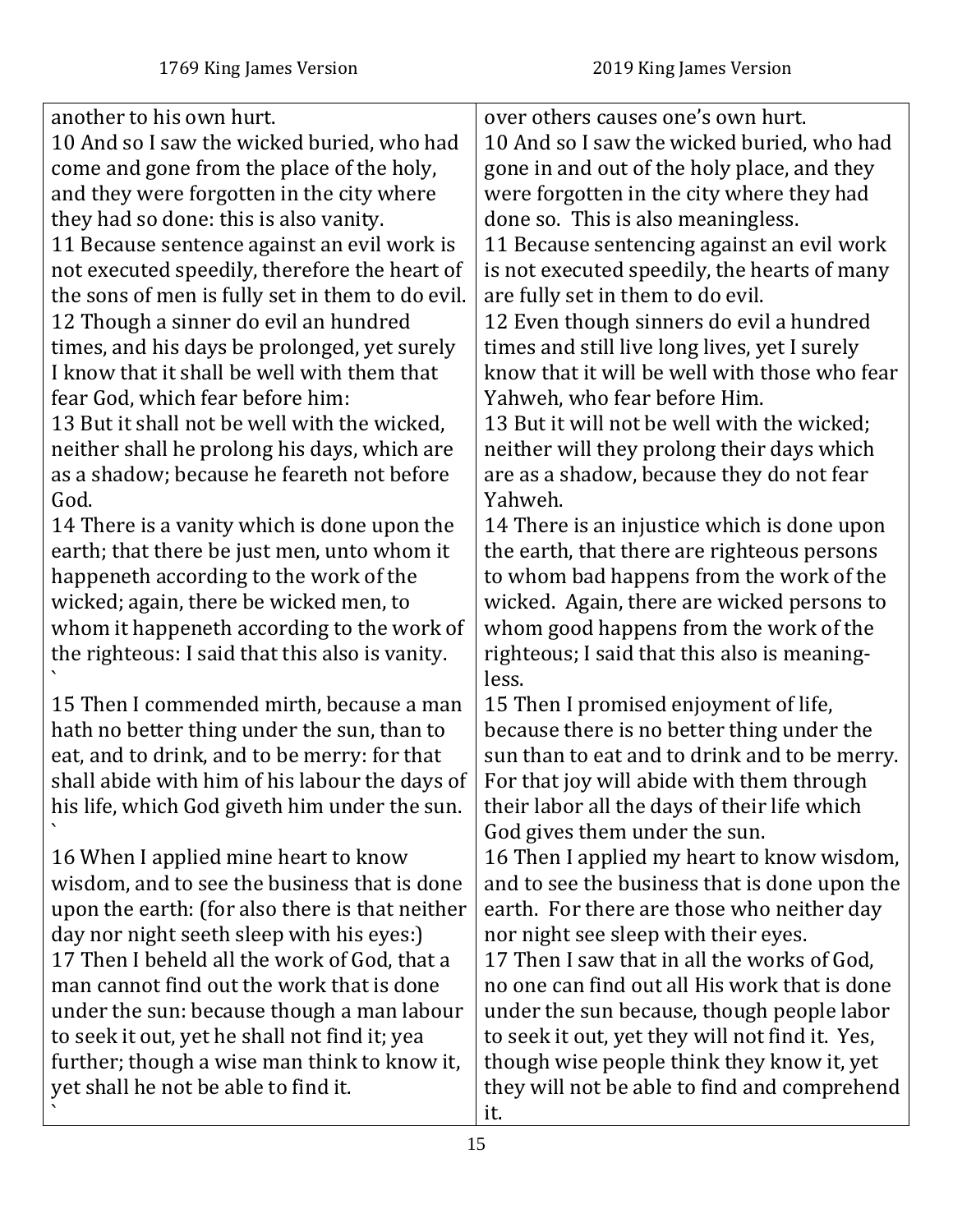<span id="page-15-0"></span>

| 9:1 For all this I considered in my heart even   | 9:1 All this I considered in my heart, that the   |
|--------------------------------------------------|---------------------------------------------------|
| to declare all this, that the righteous, and the | righteous and the wise and their works are        |
| wise, and their works, are in the hand of        | governed by the discretion of God. No one         |
| God: no man knoweth either love or hatred        | knows whether it is love or hatred that will      |
| by all that is before them.                      | come to them.                                     |
| 2 All things come alike to all: there is one     | 2 All things come alike to all: the very same     |
| event to the righteous, and to the wicked; to    | fate happens to the righteous and the             |
| the good and to the clean, and to the            | wicked, to the good and the bad, to the clean     |
| unclean; to him that sacrificeth, and to him     | and the unclean, to those who sacrifice and       |
| that sacrificeth not: as is the good, so is the  | to those who do not sacrifice, to the good,       |
| sinner; and he that sweareth, as he that         | and to the sinner, to the one who swears an       |
| feareth an oath.                                 | oath and to the one who fears an oath.            |
| 3 This is an evil among all things that are      | 3 This is an evil among all things that are       |
| done under the sun, that there is one event      | done under the sun, that there is one fate        |
| unto all: yea, also the heart of the sons of     | that comes to all. Yes, also the hearts of all    |
| men is full of evil, and madness is in their     | are full of evil, and stupidity is in their heart |
| heart while they live, and after that they go    | while they live; and after that they go to the    |
| to the dead.                                     | dead.                                             |
| 4   For to him that is joined to all the living  | 4 To the person who is still among the living     |
| there is hope: for a living dog is better than a | there is hope, for a living dog is better than a  |
| dead lion.                                       | dead lion.                                        |
| 5 For the living know that they shall die: but   | 5 For the living know that they shall die. But    |
| the dead know not any thing, neither have        | the dead do not know anything; neither do         |
| they any more a reward; for the memory of        | they have a reward anymore, for the               |
| them is forgotten.                               | memory of them is forgotten.                      |
| 6 Also their love, and their hatred, and their   | 6 Also, their loves and their hatreds and         |
| envy, is now perished; neither have they any     | their envy have now perished; neither do          |
| more a portion for ever in any thing that is     | they have a part anymore in anything that is      |
| done under the sun.                              | done under the sun.                               |
| 7 Go thy way, eat thy bread with joy, and        | 7 Go your way, eat your food with joy, and        |
| drink thy wine with a merry heart; for God       | drink your wine with a merry heart; for it        |
| now accepteth thy works.                         | seems that God now accepts your works.            |
| 8 Let thy garments be always white; and let      | 8 Let your garments be always white; and          |
| thy head lack no ointment.                       | let your head not lack ointment.                  |
| 9 Live joyfully with the wife whom thou          | 9 Live joyfully with the spouse whom you          |
| lovest all the days of the life of thy vanity,   | love all the days of this senseless life which    |
| which he hath given thee under the sun, all      | Yahweh has given you under the sun. For           |
| the days of thy vanity: for that is thy portion  | this is your portion in life from your labor      |
| in this life, and in thy labour which thou       | which you do under the sun.                       |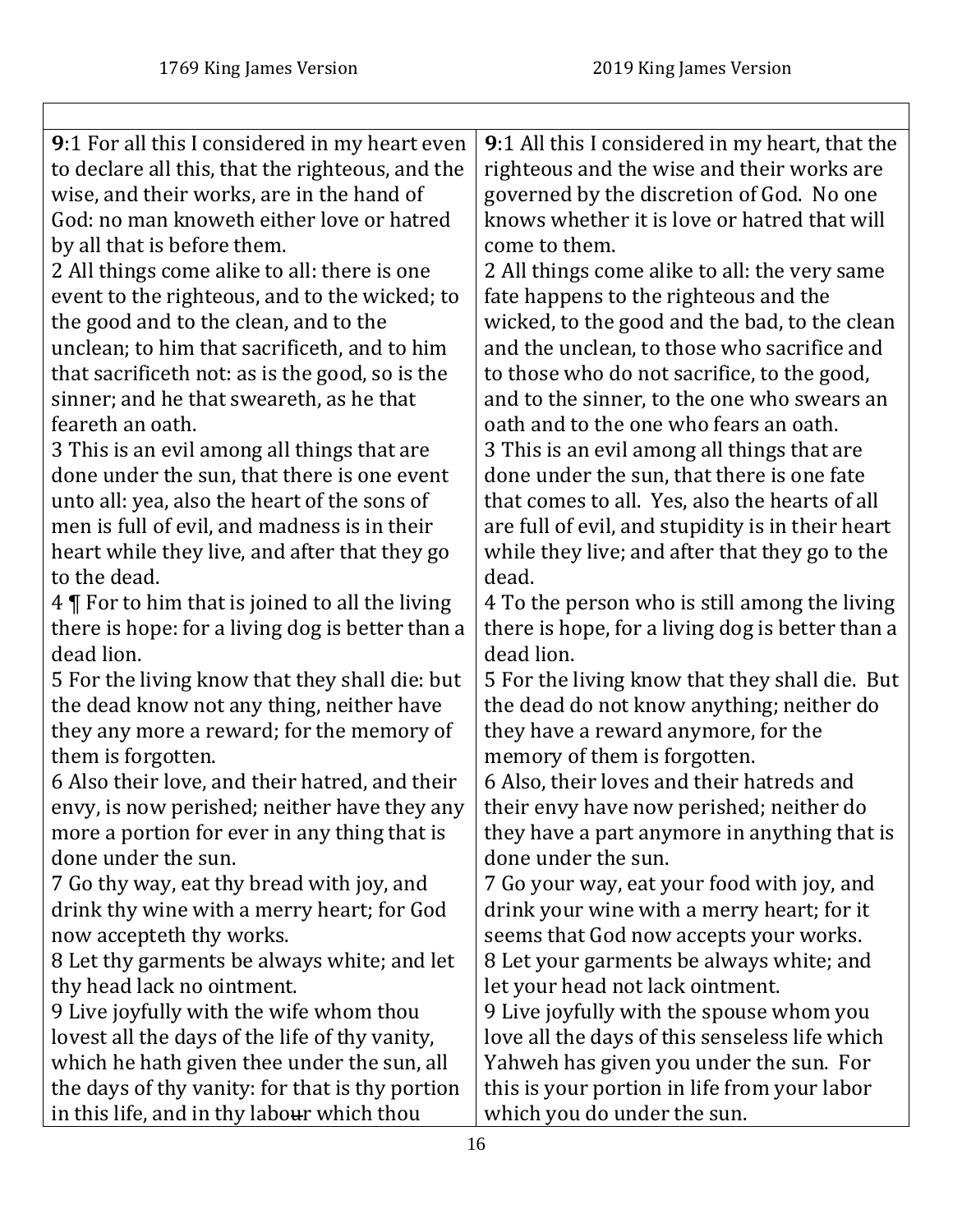<span id="page-16-0"></span>

| takest under the sun.<br>10 Whatsoever thy hand findeth to do, do it<br>with thy might; for there is no work, nor<br>device, nor knowledge, nor wisdom, in the<br>grave, whither thou goest.<br>11 I returned, and saw under the sun, that<br>the race is not to the swift, nor the battle to<br>the strong, neither yet bread to the wise, nor<br>yet riches to men of understanding, nor yet<br>favour to men of skill; but time and chance<br>happeneth to them all.<br>12 For man also knoweth not his time: as<br>the fishes that are taken in an evil net, and as<br>the birds that are caught in the snare; so are<br>the sons of men snared in an evil time, when<br>it falleth suddenly upon them.<br>13 This wisdom have I seen also under the<br>sun, and it seemed great unto me:<br>14 There was a little city, and few men<br>within it; and there came a great king<br>against it, and besieged it, and built great<br>bulwarks against it:<br>15 Now there was found in it a poor wise<br>man, and he by his wisdom delivered the<br>city; yet no man remembered that same<br>poor man.<br>16 Then said I, Wisdom is better than<br>strength: nevertheless the poor man's<br>wisdom is despised, and his words are not<br>heard.<br>17 The words of wise men are heard in quiet<br>more than the cry of him that ruleth among<br>fools.<br>18 Wisdom is better than weapons of war:<br>but one sinner destroyeth much good. | 10 Whatever your hand finds to do, do it<br>well with all your might; for there is no<br>work, thought, knowledge, nor wisdom in<br>the grave to which you go.<br>11 I returned and saw under the sun that the<br>race is not to the swift, nor the battle to the<br>strong, neither food to the wise, nor riches<br>to people of understanding, nor favor to<br>people of skill. But time and chance happens<br>to them all.<br>12 For no one knows what will happen in<br>their time. Just like the fish that are taken in<br>an evil net and like the birds that are caught<br>in the snare, people are snared in an evil<br>time when it falls suddenly upon them.<br>13 This wisdom I have seen also under the<br>sun, and it seemed great to me:<br>Wisdom is to be desired<br>14 there was a little city and few people<br>within it; and a great king came against it<br>and besieged it and built great bulwarks<br>against it.<br>15 Now there was a poor wise person in the<br>city who by wisdom saved the city, yet no<br>one remembered that same poor person.<br>16 Then I said, "Wisdom is better than<br>strength; nevertheless, the poor person's<br>wisdom is despised, and the person's words<br>are not remembered."<br>17 The words of wise persons are heard in<br>quiet more than the loud voice of one who<br>rules among fools.<br>18 Wisdom is better than weapons of war,<br>but one sinner destroys much good. |
|---------------------------------------------------------------------------------------------------------------------------------------------------------------------------------------------------------------------------------------------------------------------------------------------------------------------------------------------------------------------------------------------------------------------------------------------------------------------------------------------------------------------------------------------------------------------------------------------------------------------------------------------------------------------------------------------------------------------------------------------------------------------------------------------------------------------------------------------------------------------------------------------------------------------------------------------------------------------------------------------------------------------------------------------------------------------------------------------------------------------------------------------------------------------------------------------------------------------------------------------------------------------------------------------------------------------------------------------------------------------------------------------------------------------------------------------|---------------------------------------------------------------------------------------------------------------------------------------------------------------------------------------------------------------------------------------------------------------------------------------------------------------------------------------------------------------------------------------------------------------------------------------------------------------------------------------------------------------------------------------------------------------------------------------------------------------------------------------------------------------------------------------------------------------------------------------------------------------------------------------------------------------------------------------------------------------------------------------------------------------------------------------------------------------------------------------------------------------------------------------------------------------------------------------------------------------------------------------------------------------------------------------------------------------------------------------------------------------------------------------------------------------------------------------------------------------------------------------------------------------------------------------------|
|                                                                                                                                                                                                                                                                                                                                                                                                                                                                                                                                                                                                                                                                                                                                                                                                                                                                                                                                                                                                                                                                                                                                                                                                                                                                                                                                                                                                                                             |                                                                                                                                                                                                                                                                                                                                                                                                                                                                                                                                                                                                                                                                                                                                                                                                                                                                                                                                                                                                                                                                                                                                                                                                                                                                                                                                                                                                                                             |
| <b>10:1 Dead flies cause the ointment of the</b><br>apothecary to send forth a stinking savour:<br>so doth a little folly him that is in reputation                                                                                                                                                                                                                                                                                                                                                                                                                                                                                                                                                                                                                                                                                                                                                                                                                                                                                                                                                                                                                                                                                                                                                                                                                                                                                         | 10:1 Dead flies cause the perfumed<br>ointment of the apothecary to send forth a<br>stinking smell, and likewise a little folly can                                                                                                                                                                                                                                                                                                                                                                                                                                                                                                                                                                                                                                                                                                                                                                                                                                                                                                                                                                                                                                                                                                                                                                                                                                                                                                         |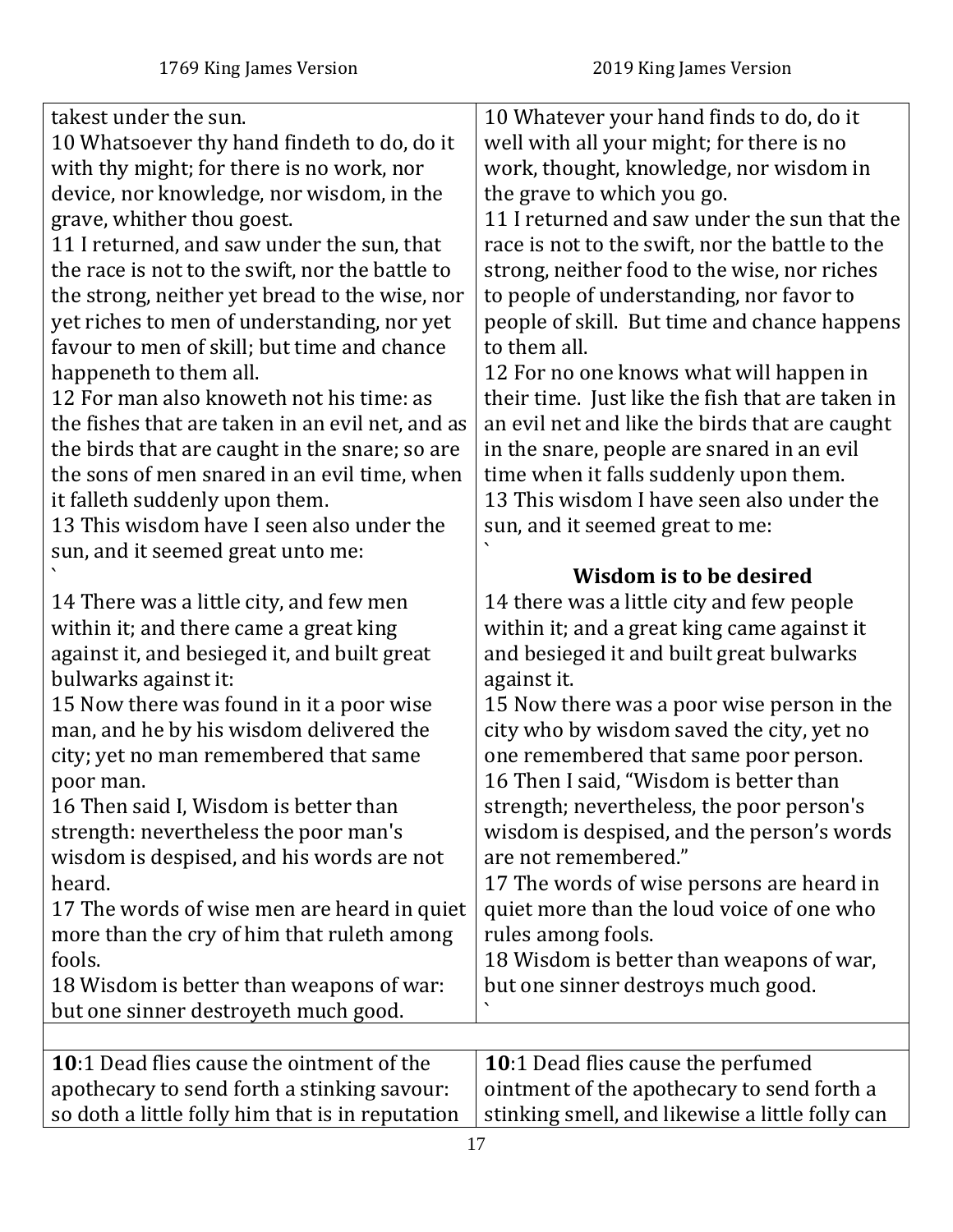| for wisdom and honour.                            | ruin one who has a reputation for wisdom          |
|---------------------------------------------------|---------------------------------------------------|
| 2 A wise man's heart is at his right hand; but    | and honor.                                        |
| a fool's heart at his left.                       | 2 The heart of wise people is at their right      |
| 3 Yea also, when he that is a fool walketh by     | hand, but the heart of fools is at their left.    |
| the way, his wisdom faileth him, and he saith     | 3 When people who are fools walk by the           |
| to every one that he is a fool.                   | way, their wisdom fails them, and it is plain     |
| 4 If the spirit of the ruler rise up against      | to everyone that they are fools.                  |
| thee, leave not thy place; for yielding           | 4 If the anger of a ruler rises up against you,   |
| pacifieth great offences.                         | remain calm and steadfast, and peace may          |
|                                                   | return in spite of great error.                   |
| 5 There is an evil which I have seen under        | 5 There is an evil which I have seen under        |
| the sun, as an error which proceedeth from        | the sun, an error which proceeds from the         |
| the ruler:                                        | ruler:                                            |
| 6 Folly is set in great dignity, and the rich sit | 6 folly is set in great dignity, and the rich sit |
| in low place.                                     | in a lowly place.                                 |
| 7 I have seen servants upon horses, and           | 7 I have seen servants upon horses and            |
| princes walking as servants upon the earth.       | princes walking as servants upon the earth.       |
| 8 He that diggeth a pit shall fall into it; and   | 8 The person who digs a pit for another will      |
| whoso breaketh an hedge, a serpent shall          | fall into it, and whoever breaks a hedge will     |
| bite him.                                         | be bitten by a serpent.                           |
| 9 Whoso removeth stones shall be hurt             | 9 Whoever steals stones from a quarry will        |
| therewith; and he that cleaveth wood shall        | be hurt by doing so, and whoever splits           |
| be endangered thereby.                            | great logs will be endangered by doing so.        |
| 10 If the iron be blunt, and he do not whet       | 10 If the iron is blunt and the worker does       |
| the edge, then must he put to more strength:      | not sharpen the edge, then the person must        |
| but wisdom is profitable to direct.               | strike with the ax more strongly, but             |
|                                                   | wisdom is useful to direct the ax.                |
| 11 Surely the serpent will bite without           | 11 Surely the serpent will bite if it has not     |
| enchantment; and a babbler is no better.          | been charmed, and a babbler is no better.         |
| 12 The words of a wise man's mouth are            | 12 The words of a wise person's mouth are         |
| gracious; but the lips of a fool will swallow     | gracious; fools are destroyed by their own        |
| up himself.                                       | lips.                                             |
| 13 The beginning of the words of his mouth        | 13 The beginning of their words is                |
| is foolishness: and the end of his talk is        | foolishness, and the end of their talk is         |
| mischievous madness.                              | wicked crazyness.                                 |
| 14 A fool also is full of words: a man cannot     | 14 A fool is full of words; no one can tell       |
| tell what shall be; and what shall be after       | what will happen next. And as for the             |
| him, who can tell him?                            | future, who can tell?                             |
| 15 The labour of the foolish wearieth every       | 15 The labor of the foolish wearies every         |
| one of them, because he knoweth not how to        | one of them so immediately, they cannot           |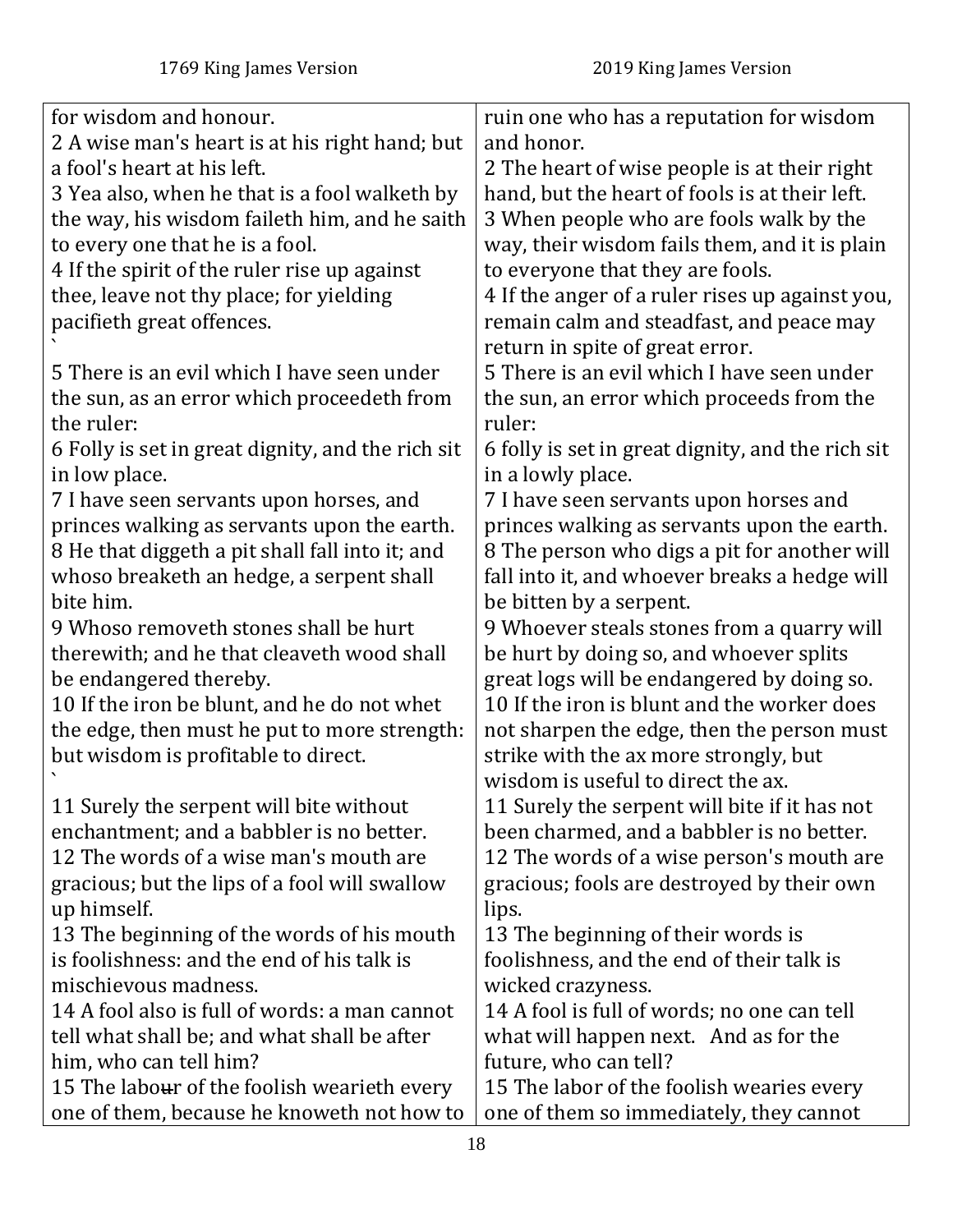<span id="page-18-0"></span>

| go to the city.                                                                        | even do a simple task                                                               |
|----------------------------------------------------------------------------------------|-------------------------------------------------------------------------------------|
| 16 Woe to thee, O land, when thy king is a                                             | 16 Woe to you, O land, when your king is a                                          |
| child, and thy princes eat in the morning!                                             | child, and your princes feast all night and<br>into the morning!                    |
| 17 Blessed art thou, O land, when thy king is                                          | 17 Blessed are you, O land, when your king                                          |
| the son of nobles, and thy princes eat in due                                          | is the son of nobles, and your princes eat at                                       |
| season, for strength, and not for                                                      | correct times for strength and not for                                              |
| drunkenness!                                                                           | drunkenness!                                                                        |
| 18 By much slothfulness the building                                                   | 18 By much slothfulness the building decays,                                        |
| decayeth; and through idleness of the hands                                            | and through idleness of the hands, the house                                        |
| the house droppeth through.                                                            | falls down.                                                                         |
| 19 A feast is made for laughter, and wine                                              | 19 A feast is made for laughter and wine                                            |
| maketh merry: but money answereth all                                                  | makes merry, but money answers all things.                                          |
| things.                                                                                | 20 Do not curse the king, no not in your                                            |
| 20 Curse not the king, no not in thy thought;                                          | thought; and do not curse the rich in your                                          |
| and curse not the rich in thy bedchamber:                                              | bedchamber. For a bird of the air will carry                                        |
| for a bird of the air shall carry the voice, and                                       | the words, and that which has wings will tell                                       |
| that which hath wings shall tell the matter                                            | the matter.                                                                         |
|                                                                                        |                                                                                     |
|                                                                                        | More wide-ranging proverbs<br>11:1 Be generous, and you will be rewarded.           |
| <b>11:1 Cast thy bread upon the waters: for</b><br>thou shalt find it after many days. | 2 Give a portion to seven and also to eight,                                        |
| 2 Give a portion to seven, and also to eight;                                          | for you do not know what evil will be upon                                          |
| for thou knowest not what evil shall be upon                                           | the earth, and then you will need help.                                             |
| the earth.                                                                             | 3 If the clouds are full of rain, they empty                                        |
| 3 If the clouds be full of rain, they empty                                            | themselves upon the earth. And if the tree                                          |
| themselves upon the earth: and if the tree                                             | falls toward the south or toward the north,                                         |
| fall toward the south, or toward the north, in                                         | in the place where the tree falls, there it will                                    |
| the place where the tree falleth, there it shall                                       | be.                                                                                 |
| be.                                                                                    | 4 The farmer who only spends time                                                   |
| 4 He that observeth the wind shall not sow;                                            | observing the wind will not sow; and the                                            |
| and he that regardeth the clouds shall not                                             | person who consistently worries about the                                           |
| reap.                                                                                  | clouds will not reap.                                                               |
| 5 As thou knowest not what is the way of the                                           | 5 Just as you do not understand the way of                                          |
| spirit, nor how the bones do grow in the                                               | the spirit, nor how the bones grow in the                                           |
|                                                                                        |                                                                                     |
| womb of her that is with child: even so thou                                           | womb of her who is pregnant, even so you                                            |
| knowest not the works of God who maketh                                                | cannot understand the works of God who                                              |
| all.                                                                                   | makes all. <sup>5</sup>                                                             |
| 6 In the morning sow thy seed, and in the<br>evening withhold not thine hand: for thou | 6 In the morning sow your seed, and in the<br>evening also sow; for you do not know |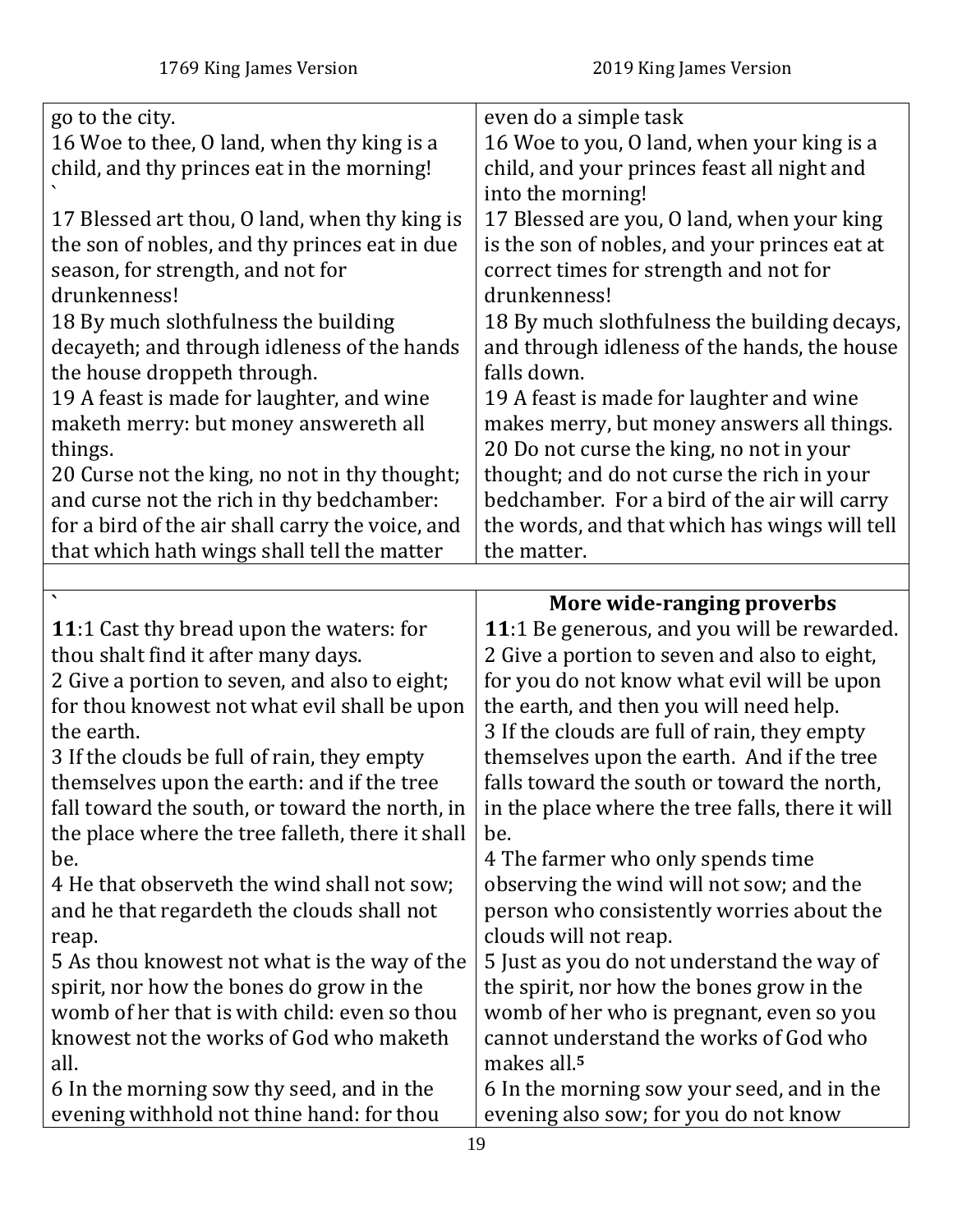<span id="page-19-0"></span>

| knowest not whether shall prosper, either<br>this or that, or whether they both shall be<br>alike good.<br>7 Truly the light is sweet, and a pleasant<br>thing it is for the eyes to behold the sun:<br>8 But if a man live many years, and rejoice in<br>them all; yet let him remember the days of<br>darkness; for they shall be many. All that<br>cometh is vanity.<br>9 Rejoice, O young man, in thy youth; and let<br>thy heart cheer thee in the days of thy youth,<br>and walk in the ways of thine heart, and in<br>the sight of thine eyes: but know thou, that<br>for all these things God will bring thee into<br>judgment.<br>10 Therefore remove sorrow from thy heart,<br>and put away evil from thy flesh: for<br>childhood and youth are vanity.              | which will prosper, either this or that, or<br>whether they both will be good.<br>7 Truly the light is sweet, and it is a pleasant<br>thing for the eyes to see the sun.<br>8 But even if a person lives many years and<br>rejoices in them all, let the person<br>remember the days of darkness, for they will<br>be many. In the end all is worthless.<br>9 Young people rejoice in your youth, and<br>may your hearts cheer you in the days of<br>your youth; walk in the ways of your heart<br>and in the sight of your eyes. But know that<br>for all these things God will judge you.<br>10 Therefore remove sorrow from your<br>hearts, and put away evil from your flesh;<br>for childhood and youth are without value.                                                                                         |
|--------------------------------------------------------------------------------------------------------------------------------------------------------------------------------------------------------------------------------------------------------------------------------------------------------------------------------------------------------------------------------------------------------------------------------------------------------------------------------------------------------------------------------------------------------------------------------------------------------------------------------------------------------------------------------------------------------------------------------------------------------------------------------|-------------------------------------------------------------------------------------------------------------------------------------------------------------------------------------------------------------------------------------------------------------------------------------------------------------------------------------------------------------------------------------------------------------------------------------------------------------------------------------------------------------------------------------------------------------------------------------------------------------------------------------------------------------------------------------------------------------------------------------------------------------------------------------------------------------------------|
| 12:1 Remember now thy Creator in the days                                                                                                                                                                                                                                                                                                                                                                                                                                                                                                                                                                                                                                                                                                                                      | 12:1 Remember now your Creator in the                                                                                                                                                                                                                                                                                                                                                                                                                                                                                                                                                                                                                                                                                                                                                                                   |
| of thy youth, while the evil days come not,<br>nor the years draw nigh, when thou shalt<br>say, I have no pleasure in them;<br>2 While the sun, or the light, or the moon, or<br>the stars, be not darkened, nor the clouds<br>return after the rain:<br>3 In the day when the keepers of the house<br>shall tremble, and the strong men shall bow<br>themselves, and the grinders cease because<br>they are few, and those that look out of the<br>windows be darkened,<br>4 And the doors shall be shut in the streets,<br>when the sound of the grinding is low, and<br>he shall rise up at the voice of the bird, and<br>all the daughters of musick shall be brought<br>low;<br>5 Also when they shall be afraid of that<br>which is high, and fears shall be in the way, | days of your youth, before the evil days<br>come and the years draw near when you<br>say, "I have no pleasure in them," $6 =$<br>2 while the sun, or the light, or the moon, or<br>the stars are not darkened, and the clouds<br>do not return after the rain.<br>3 The day will come when the keepers of the<br>house will tremble, and strong people will<br>be bent, and the grinders cease because they<br>are few, and the sight, looking out of the<br>windows will fail.<br>4 And the doors will be shut in the streets,<br>and the sound of the grinding will be low;<br>and people will rise up at the voice of the<br>bird, and all the singers will be brought low.<br>5 Also, they will be afraid of heights, and<br>fearful on roads. The almond tree will<br>flourish, but the body will be a burden, and |
| and the almond tree shall flourish, and the<br>grasshopper shall be a burden, and desire                                                                                                                                                                                                                                                                                                                                                                                                                                                                                                                                                                                                                                                                                       | desire will fail, because now is the time for<br>the final resting place, and the mourners will                                                                                                                                                                                                                                                                                                                                                                                                                                                                                                                                                                                                                                                                                                                         |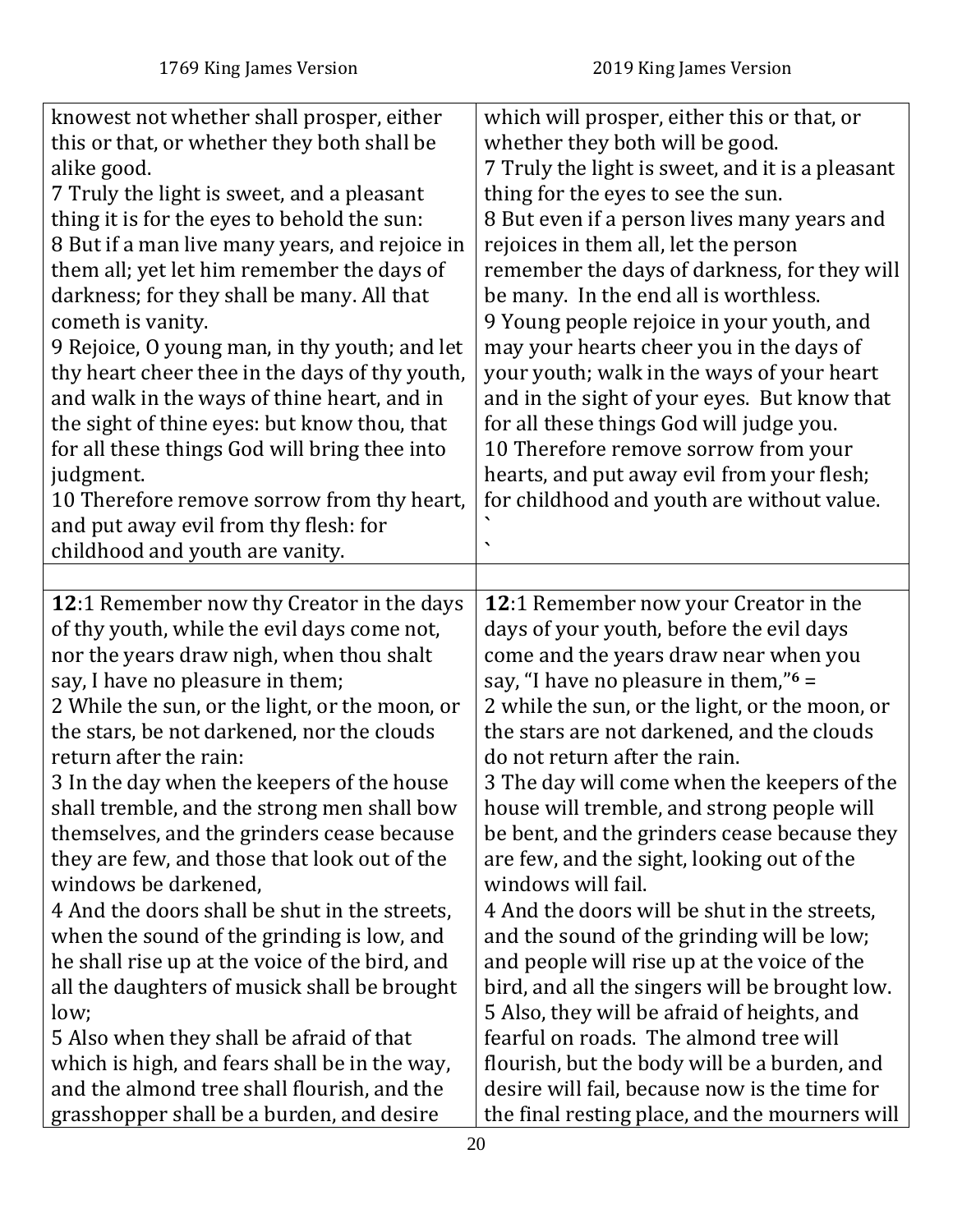| shall fail: because man goeth to his long        | go about the streets.                          |
|--------------------------------------------------|------------------------------------------------|
| home, and the mourners go about the              | 6 Then the silver cord will be loosed; the     |
| streets:                                         | golden bowl will be broken; the pitcher will   |
| 6 Or ever the silver cord be loosed, or the      | be broken at the fountain, and the wheel will  |
| golden bowl be broken, or the pitcher be         | be broken at the cistern.                      |
| broken at the fountain, or the wheel broken      | 7 Then the dust will return to the earth as it |
| at the cistern.                                  | was, and the spirit will return to God who     |
| 7 Then shall the dust return to the earth as it  | gave it.                                       |
| was: and the spirit shall return unto God        | 8 "Nothing has meaning," says the              |
| who gave it.                                     | philosopher, "all is vanity."                  |
| 8 Vanity of vanities, saith the preacher; all is | 9 And moreover, because the philosopher        |
| vanity.                                          | was wise, he still taught the people           |
| 9 And moreover, because the preacher was         | knowledge; yes, he gave good advice and        |
| wise, he still taught the people knowledge;      | sought out and set in order many proverbs.     |
| yea, he gave good heed, and sought out, and      | 10 The philosopher sought to find out          |
| set in order many proverbs.                      | acceptable words and whether what was          |
| 10 The preacher sought to find out               | written was correct and true.                  |
| acceptable words: and that which was             | 11 The words of the wise are like goads and    |
| written was upright, even words of truth.        | like nails fastened by master carpenters       |
| 11 The words of the wise are as goads, and       | ordered by one leader.                         |
| as nails fastened by the masters of              | 12 And further, by these words, my             |
| assemblies, which are given from one             | offspring, be admonished; of making many       |
| shepherd.                                        | books there is no end, and much study is a     |
| 12 And further, by these, my son, be             | weariness to the body.                         |
| admonished: of making many books there is        |                                                |
| no end; and much study is a weariness of the     | ↖                                              |
| flesh.                                           | $\checkmark$                                   |
|                                                  | <b>Fear Yahweh and keep His</b>                |
|                                                  | commandments                                   |
| 13 Let us hear the conclusion of the whole       | 13 Let us hear the conclusion of the whole     |
| matter: Fear God, and keep his                   | matter: Fear Yahweh and keep His               |
| commandments: for this is the whole duty of      | commandments, for this is the whole duty of    |
| man.                                             | humanity. <sup>7</sup>                         |
| 14 For God shall bring every work into           | 14 God will bring every work into judgment     |
| judgment, with every secret thing, whether       | with every secret thing, whether it is good    |
| it be good, or whether it be evil.               | or whether it is evil. <sup>8</sup>            |

**<sup>1</sup>** 3:14 This verse in the 1769 KJV portrays the Deity as the Supreme Ruler of the whole earth.